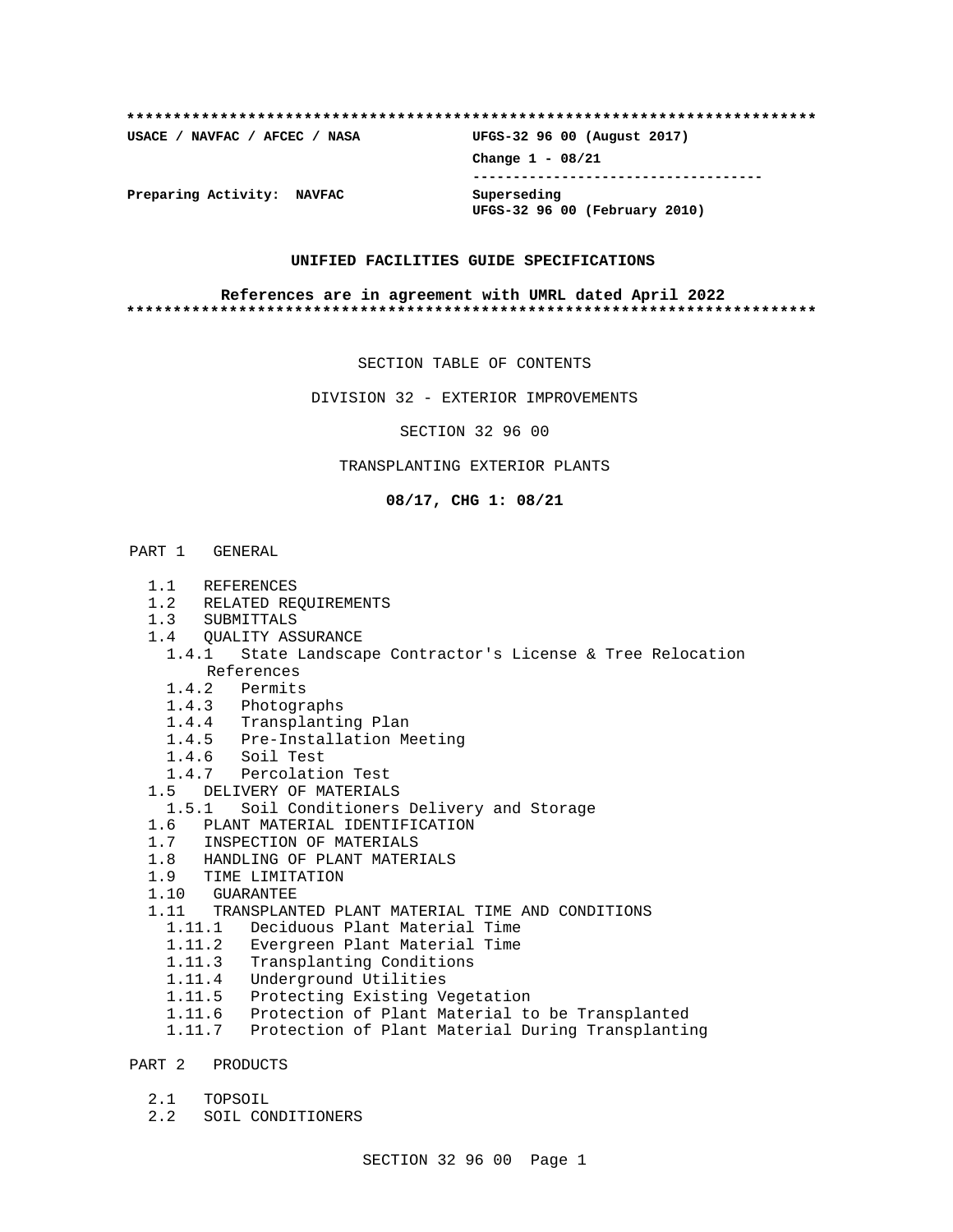- 2.2.1 Lime
- 2.2.2 Aluminum Sulfate
- 2.2.3 Sulfur<br>2.2.4 Iron
- 2.2.4 Iron<br>2.2.5 Peat
- Peat
- 2.2.6 Sand
- 2.2.7 Perlite
- 2.2.8 Composted Derivatives
- 2.2.8.1 Particle Size
- 2.2.8.2 Nitrogen Content
- 2.2.9 Gypsum
- 2.2.10 Vermiculite
- 2.2.11 Rotted Manure
- 2.3 MULCHES TOPDRESSING
	- 2.3.1 Inert Mulch Materials
	- 2.3.2 Organic Mulch Materials
	- 2.3.3 Recycled Organic Mulch
- 2.4 STAKING AND GUYING MATERIAL
- 2.4.1 Staking Material
	- 2.4.1.1 Tree Support Stakes
	- 2.4.1.2 Ground Stakes
	- 2.4.2 Guying Material
		- 2.4.2.1 Guying Wire
		- 2.4.2.2 Guying Cable
		- 2.4.2.3 Hose Chafing Guards
		- 2.4.2.4 Flags
		- 2.4.2.5 Turnbuckles
		- 2.4.2.6 Deadmen
		- 2.4.2.7 Metal Anchors
- 2.5 MYCORRHIZAL FUNGI INOCULUM
- 2.6 WATER

## PART 3 EXECUTION

- 3.1 PLANT MATERIAL PREPARATION AND HANDLING
	- 3.1.1 Pruning
		- 3.1.1.1 Root Pruning
		- 3.1.1.2 Canopy Pruning
		- 3.1.2 Plant Material Preparation
	- 3.1.3 Palms
- 3.2 SITE PREPARATION
	- 3.2.1 Protection
	- 3.2.2 Finish Grade and Topsoil
	- 3.2.3 Layout
- 3.2.4 Erosion Control
- 3.3 SITE EXCAVATION
	- 3.3.1 Obstructions Above or Below Ground
	- 3.3.2 Turf Removal and Replacement
	- 3.3.3 Plant Pits
- 3.4 INSTALLATION<br>3.4.1 Setting
	- Setting Plant Material
	- 3.4.2 Adding Mycorrhizal Fungi Inoculum
	- 3.4.3 Watering
	- 3.4.4 Staking and Guying
		- 3.4.4.1 One Bracing Stake
		-
	- 3.4.4.2 Two Bracing Stakes Three Bracing or Ground Stakes
	- 3.4.5 Deadmen or Earth Anchors
	- 3.4.6 Flags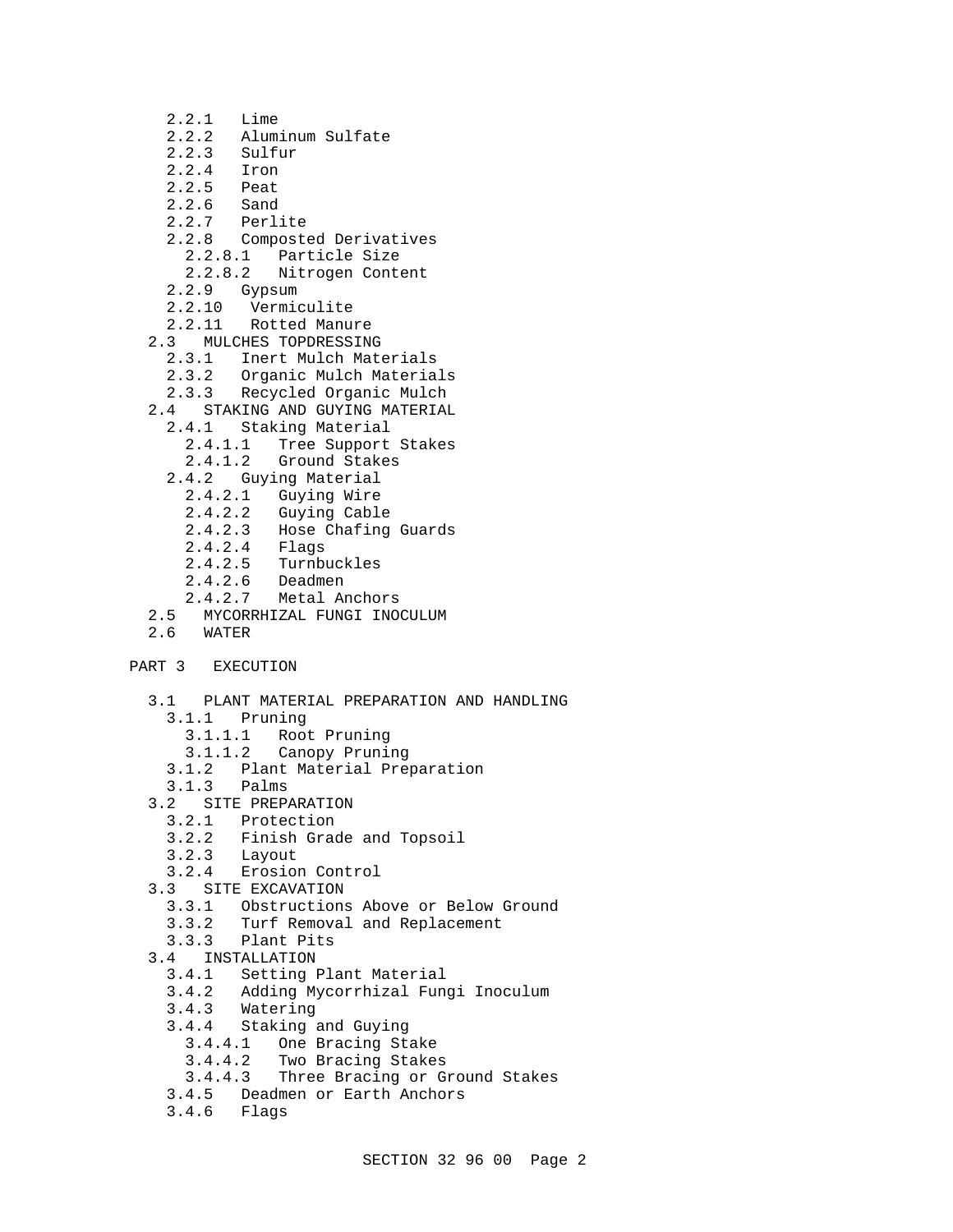- 3.5 FINISHING
	- 3.5.1 Plant Material
	- 3.5.2 Placing Mulch
	- 3.5.3 Pruning
- 3.6 MAINTENANCE
- 3.7 RESTORATION AND CLEAN UP
	- .<br>3.7.1 Restoration<br>3.7.2 Backfill Rem
	- Backfill Removal Site Plant Pits
	- 3.7.3 Clean Up
	- 3.8 PLANT ESTABLISHMENT PERIOD
- -- End of Section Table of Contents --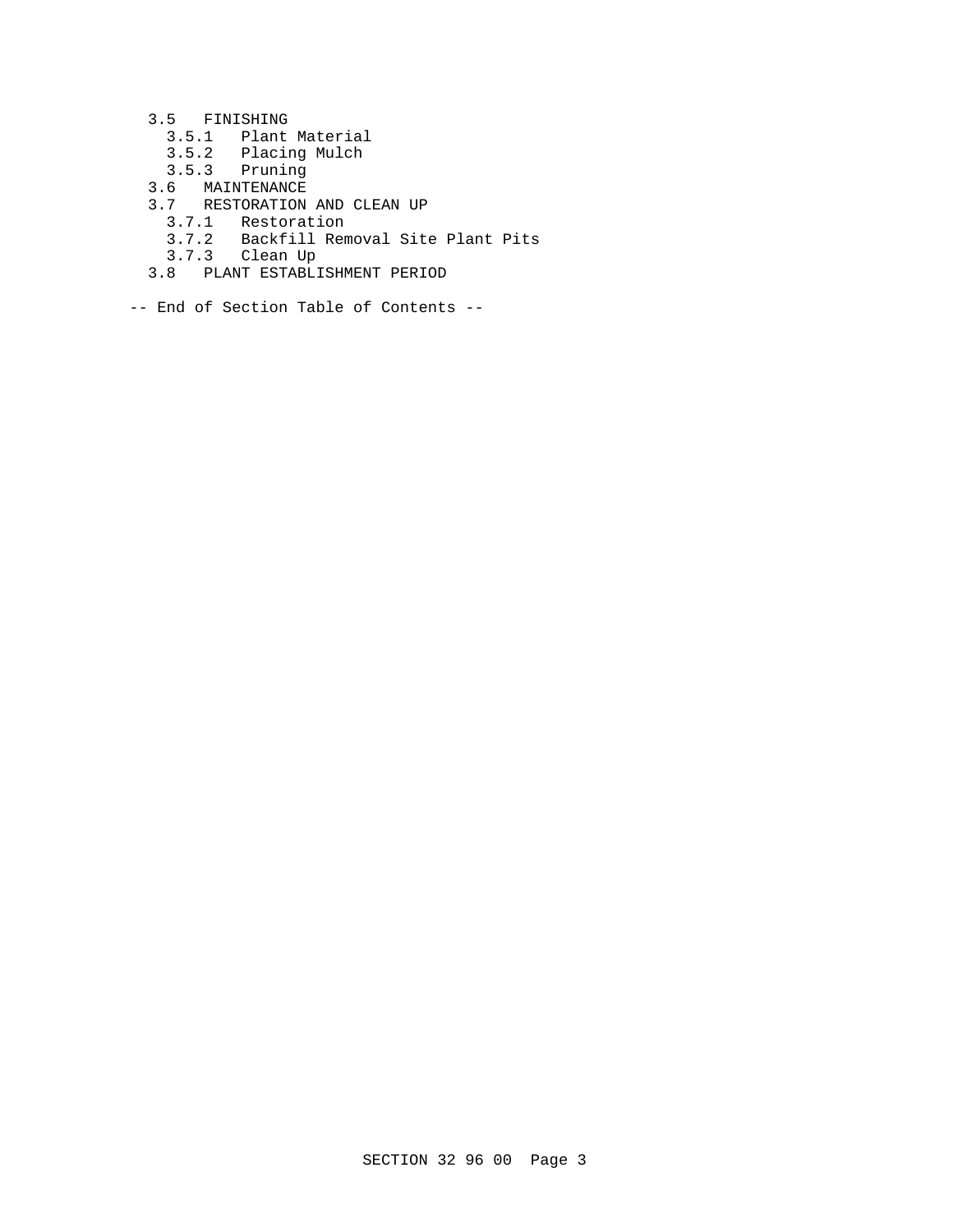USACE / NAVFAC / AFCEC / NASA

UFGS-32 96 00 (August 2017) Change  $1 - 08/21$ --------------------------------------Superseding UFGS-32 96 00 (February 2010)

Preparing Activity: NAVFAC

#### UNIFIED FACILITIES GUIDE SPECIFICATIONS

References are in agreement with UMRL dated April 2022 

SECTION 32 96 00

TRANSPLANTING EXTERIOR PLANTS 08/17, CHG 1: 08/21

NOTE: This guide specification covers the requirements for transplanting exterior plant material.

Adhere to UFC 1-300-02 Unified Facilities Guide Specifications (UFGS) Format Standard when editing this quide specification or preparing new project specification sections. Edit this guide specification for project specific requirements by adding, deleting, or revising text. For bracketed items, choose applicable item(s) or insert appropriate information.

Remove information and requirements not required in respective project, whether or not brackets are present.

Comments, suggestions and recommended changes for this guide specification are welcome and should be submitted as a Criteria Change Request (CCR). 

PART 1 GENERAL

NOTE: The contract drawings will delineate original and new transplanting locations for individual plant material. 

#### 1.1 REFERENCES

NOTE: This paragraph is used to list the publications cited in the text of the guide specification. The publications are referred to in the text by basic designation only and listed in this paragraph by organization, designation, date, and title.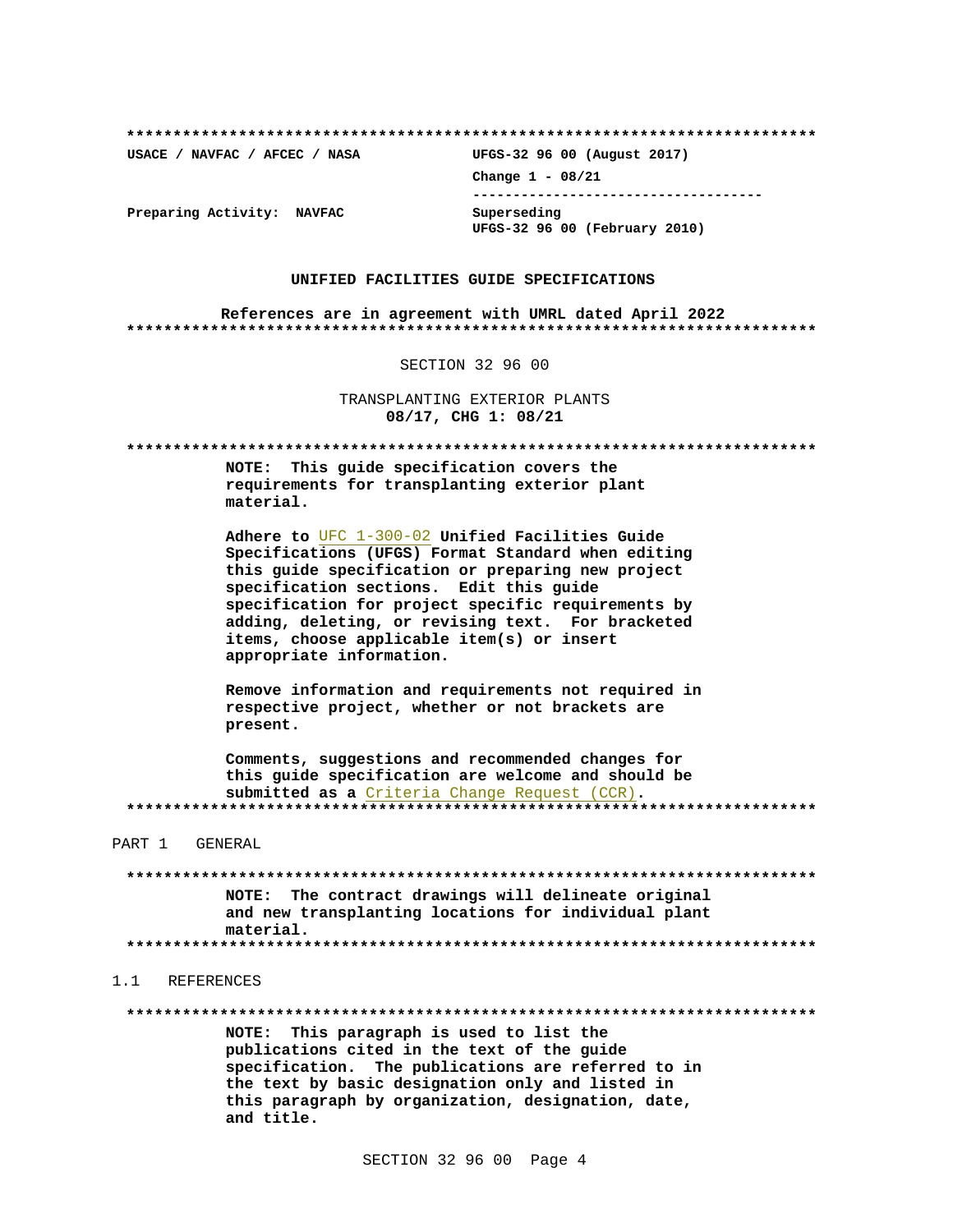**Use the Reference Wizard's Check Reference feature when you add a Reference Identifier (RID) outside of the Section's Reference Article to automatically place the reference in the Reference Article. Also use the Reference Wizard's Check Reference feature to update the issue dates.**

**References not used in the text will automatically be deleted from this section of the project specification when you choose to reconcile references in the publish print process. \*\*\*\*\*\*\*\*\*\*\*\*\*\*\*\*\*\*\*\*\*\*\*\*\*\*\*\*\*\*\*\*\*\*\*\*\*\*\*\*\*\*\*\*\*\*\*\*\*\*\*\*\*\*\*\*\*\*\*\*\*\*\*\*\*\*\*\*\*\*\*\*\*\***

The publications listed below form a part of this specification to the extent referenced. The publications are referred to within the text by the basic designation only.

AMERICANHORT (AH)

ANSI/ANLA Z60.1 (2004) American Standard for Nursery Stock

ASTM INTERNATIONAL (ASTM)

|           | <b>ASTM A580/A580M</b> | (2018) Standard Specification for<br>Stainless Steel Wire                |
|-----------|------------------------|--------------------------------------------------------------------------|
| ASTM C602 |                        | (2020) Agricultural Liming Materials                                     |
|           | ASTM D4427             | (2018) Standard Classification of Peat<br>Samples by Laboratory Testing  |
|           | ASTM D4972             | (2018) Standard Test Methods for pH of<br>Soils                          |
|           | ASTM D5539             | (2013) Seed Starter Mix                                                  |
|           | ASTM D6155             | (2019) Nontraditional Coarse Aggregate for<br>Bituminous Paving Mixtures |

TREE CARE INDUSTRY ASSOCIATION (TCIA)

| TCIA A300P1 | (2017) ANSI A300 Part1: Tree Care<br>Operations - Trees, Shrubs and Other Woody<br>Plant Maintenance Standard Practices -<br>Pruning                                       |
|-------------|----------------------------------------------------------------------------------------------------------------------------------------------------------------------------|
| TCIA Z133   | (2017) American National Standard for<br>Arboricultural Operations - Pruning,<br>Repairing, Maintaining, and Removing<br>Trees, and Cutting Brush - Safety<br>Requirements |

#### U.S. DEPARTMENT OF AGRICULTURE (USDA)

| DOA SSIR 42 |  | (1996) Soil Survey Investigation Report |
|-------------|--|-----------------------------------------|
|             |  | No. 42, Soil Survey Laboratory Methods  |
|             |  | Manual, Version 3.0                     |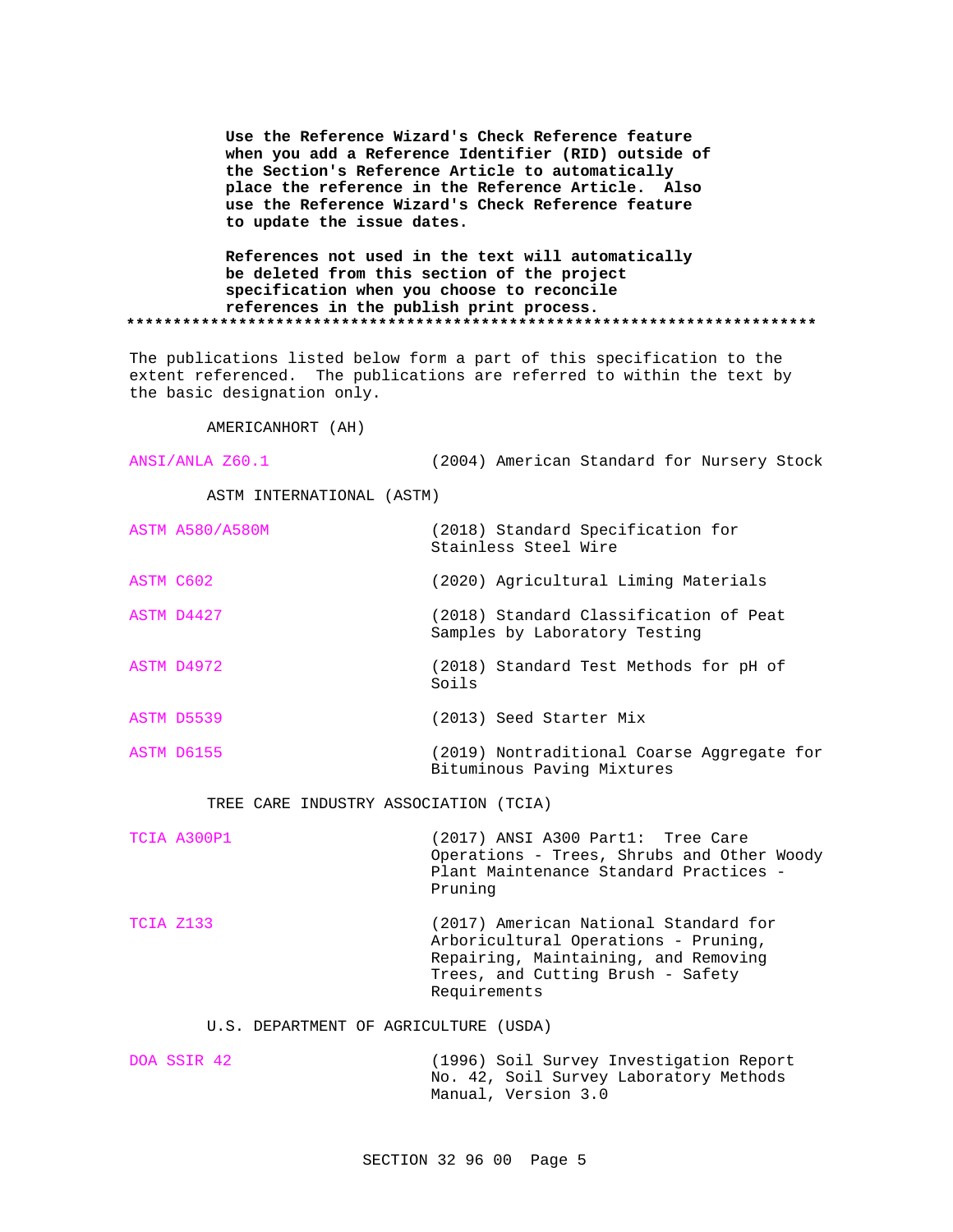### 1.2 RELATED REQUIREMENTS

Section 02 41 00 [DEMOLITION] [AND] [DECONSTRUCTION], [Section 31 00 00 EARTHWORK,] [Section 32 84 24 IRRIGATION SPRINKLER SYSTEMS,] [Section 32 92 19 SEEDING,] [Section 32 92 23 SODDING,] [Section 32 92 26 SPRIGGING,] [Section 32 93 00 EXTERIOR PLANTS,] and Section 32 05 33 LANDSCAPE ESTABLISHMENT applies to this section for requirements, with additions and modifications herein.

## 1.3 SUBMITTALS

#### **\*\*\*\*\*\*\*\*\*\*\*\*\*\*\*\*\*\*\*\*\*\*\*\*\*\*\*\*\*\*\*\*\*\*\*\*\*\*\*\*\*\*\*\*\*\*\*\*\*\*\*\*\*\*\*\*\*\*\*\*\*\*\*\*\*\*\*\*\*\*\*\*\*\***

**NOTE: Review Submittal Description (SD) definitions in Section 01 33 00 SUBMITTAL PROCEDURES and edit the following list, and corresponding submittal items in the text, to reflect only the submittals required for the project. The Guide Specification technical editors have classified those items that require Government approval, due to their complexity or criticality, with a "G." Generally, other submittal items can be reviewed by the Contractor's Quality Control System. Only add a "G" to an item if the submittal is sufficiently important or complex in context of the project.**

**For Army projects, fill in the empty brackets following the "G" classification, with a code of up to three characters to indicate the approving authority. Codes for Army projects using the Resident Management System (RMS) are: "AE" for Architect-Engineer; "DO" for District Office (Engineering Division or other organization in the District Office); "AO" for Area Office; "RO" for Resident Office; and "PO" for Project Office. Codes following the "G" typically are not used for Navy, Air Force, and NASA projects.**

**The "S" classification indicates submittals required as proof of compliance for sustainability Guiding Principles Validation or Third Party Certification and as described in Section 01 33 00 SUBMITTAL PROCEDURES.**

**Choose the first bracketed item for Navy, Air Force, and NASA projects, or choose the second bracketed item for Army projects. \*\*\*\*\*\*\*\*\*\*\*\*\*\*\*\*\*\*\*\*\*\*\*\*\*\*\*\*\*\*\*\*\*\*\*\*\*\*\*\*\*\*\*\*\*\*\*\*\*\*\*\*\*\*\*\*\*\*\*\*\*\*\*\*\*\*\*\*\*\*\*\*\*\***

Government approval is required for submittals with a "G" or "S" classification. Submittals not having a "G" or "S" classification are [for Contractor Quality Control approval.][for information only. When used, a code following the "G" classification identifies the office that will review the submittal for the Government.] Submit the following in accordance with Section 01 33 00 SUBMITTAL PROCEDURES:

## SD-01 Preconstruction Submittals

State Landscape Contractor's License & Tree Relocation References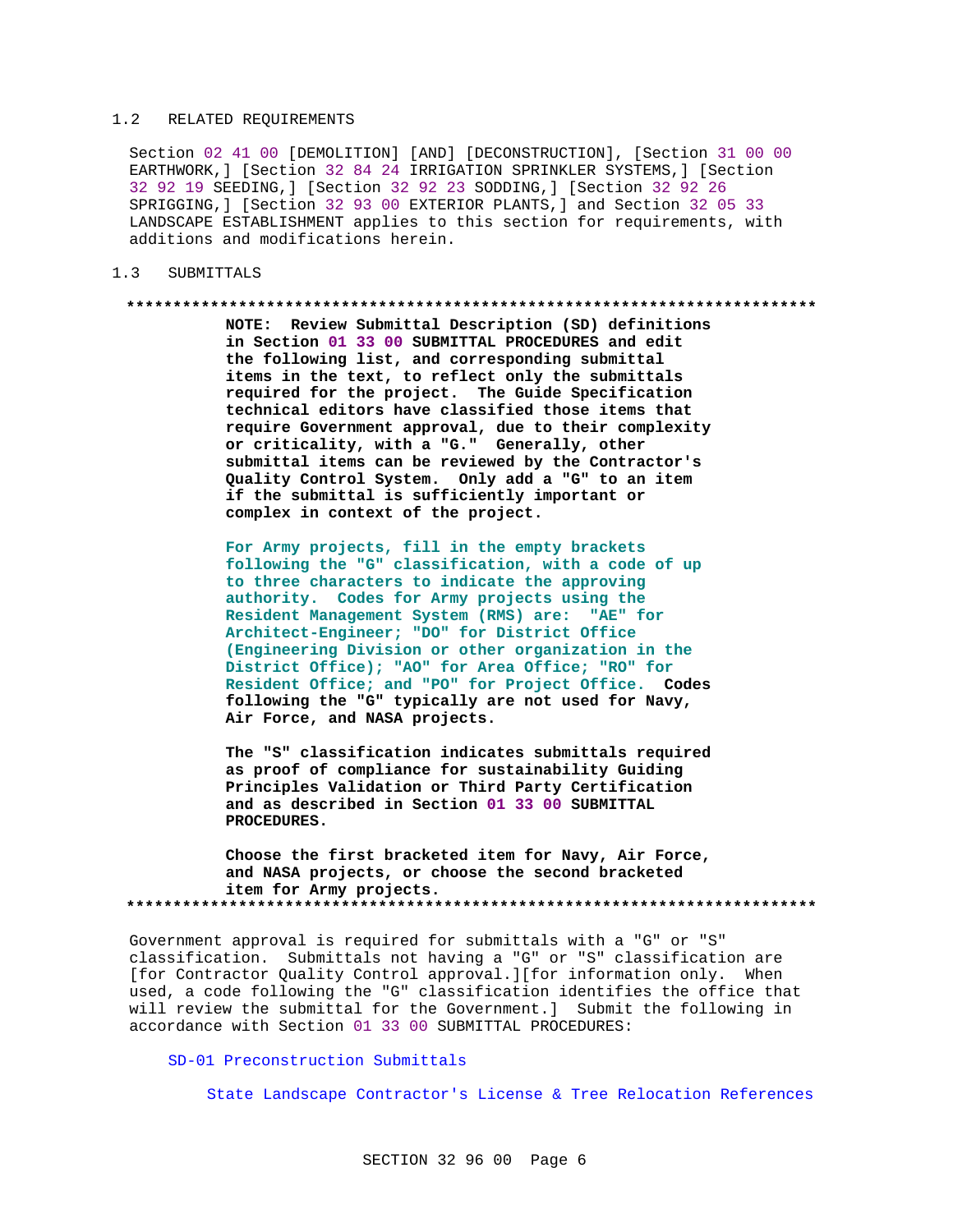Permits

Photographs

SD-02 Shop Drawings

Transplanting Plan

SD-03 Product Data

Equipment

 A listing of equipment to be used for the transplanting operation, including size model, year and type of mechanical tree transplanting equipment.

Gypsum

Mulches Topdressing

Ground Stakes

Peat

Composted Derivatives

Rotted Manure

Organic Mulch Materials

Staking Material

SD-06 Test Reports

Soil Test; [Soil Test of current growing area]; [Soil Test of proposed area]; [Soil Test location map]

Percolation Test; [Percolation Test of current growing area]; [Percolation Test of proposed area]

## 1.4 QUALITY ASSURANCE

## 1.4.1 State Landscape Contractor's License & Tree Relocation References

Contractor must be a professional tree moving company holding a landscape contractor's license in the state where the work is to be performed and have a minimum of 10 years tree relocation experience. Submit a copy of license and 3 references of tree relocation work in the past five years.

# 1.4.2 Permits

The Contractor must obtain and pay for permits and fees for the alteration of overhead lines or any other related moving permit or fee that requires compliance with Federal, State and local regulatory requirements.

## 1.4.3 Photographs

The contractor must provide a clear 100 mm by 150 mm 4 inch by 6 inch minimum size color photograph of the plant material to be relocated.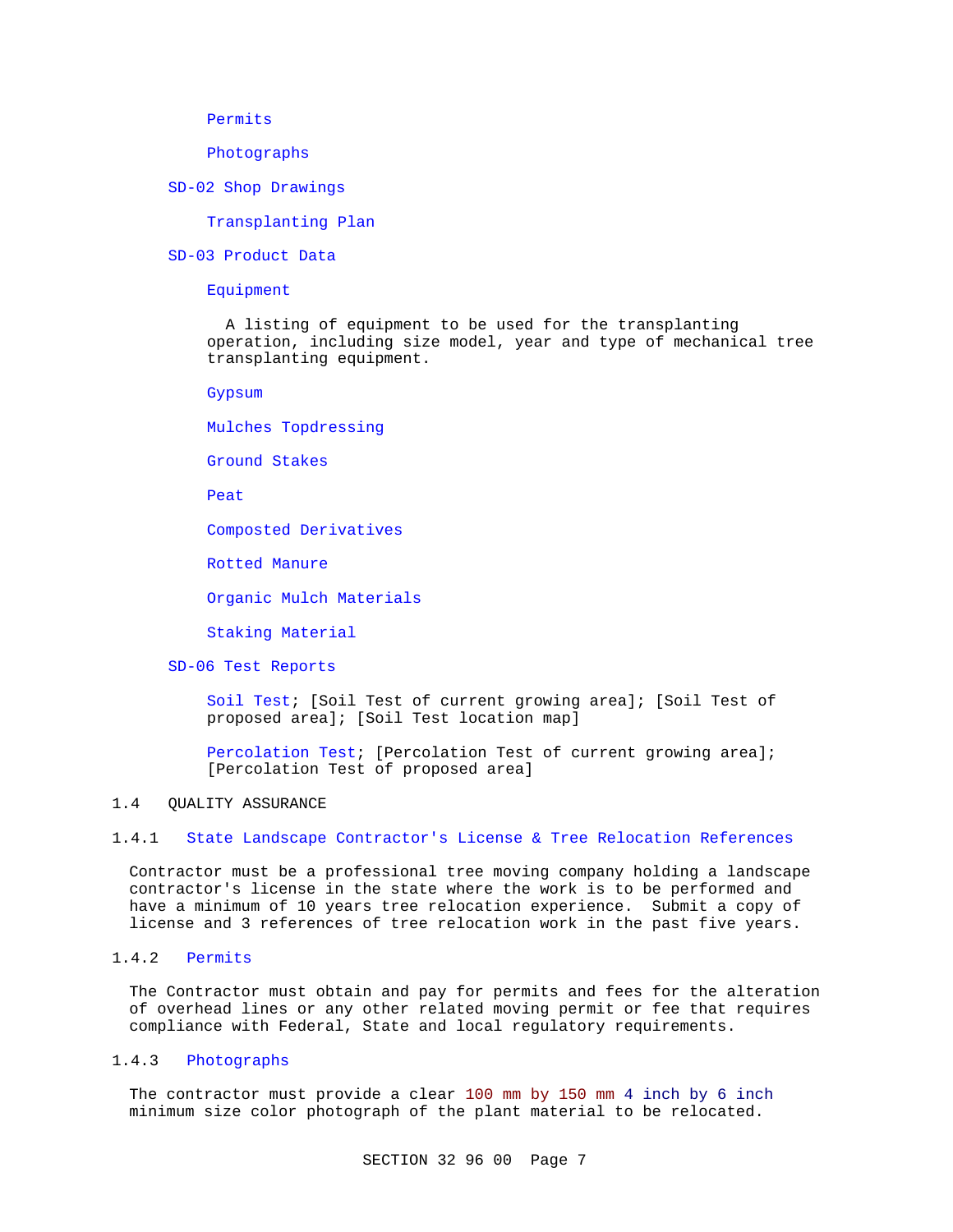Trees must be documented by an individual photograph of each. Photographs must indicate the date and species of each plant on the back or front of each photo.

### 1.4.4 Transplanting Plan

A transplanting plan must be submitted showing existing and proposed locations of transplanted material. The plan must also delineate methods, dates, and times for root pruning, digging, balling, removing, storing, transporting, planting, watering, and maintenance to ensure survivability. The plan must also include equipment and anti-desiccant to be used. A listing of the plant material to be transplanted must be provided by common name and botanical name as listed under "Nomenclature" in ANSI/ANLA Z60.1; classification; caliper; and height.

# 1.4.5 Pre-Installation Meeting

Convene a pre-installation meeting a minimum of one week prior to commencing work of this section. Require attendance of parties directly affecting work of this section. Review conditions of operations, procedures and coordination with related work. Agenda must include the following:

- a. Tour, inspect, and discuss conditions of planting materials.
- b. Review planting schedule and maintenance.
- c. Review required inspections.
- d. Review environmental procedures.

## 1.4.6 Soil Test

Commercial test from an independent testing laboratory according to the Organic Carbon, 6A, Chemical Analysis Method described in DOA SSIR 42 including basic soil groups (sand, silt, clay, pH (ASTM D4972), soluble salts), secondary nutrient groups (calcium, magnesium, sodium, Sodium Absorption Ratio (SAR)), micronutrients (zinc, manganese, iron, copper). Soil required for each test must include a maximum depth of 450 mm 18 inches of approximately one liter one quart volume for each test. Areas sampled should not be larger than 0.4 hectare one acre and should contain at least 6-8 cores for each sample area and be thoroughly mixed. Problem areas should be sampled separately and compared with samples taken from adjacent non-problem areas. The location of the sample areas should be noted and marked on a parcel or planting map for future reference.

## 1.4.7 Percolation Test

Immediately following rough grading operation, identify a typical location for one of the largest trees and or shrubs and excavate a pit per the project details. Fill the pit with water to a depth of 300 mm 12 inches. The length of time required for the water to percolate into the soil, leaving the pit empty, must be measured by the project Landscape Architect and verified by the Contracting Officer. Within six hours of the time the water has drained from the pit, the Contractor, with the Contracting Officer and project Landscape Architect present, must again fill the pit with water to a depth of 300 mm 12 inches. If the water does not completely percolate into the soil within 9 hours, a determination must be made and submitted by the Contractor and verified and approved by the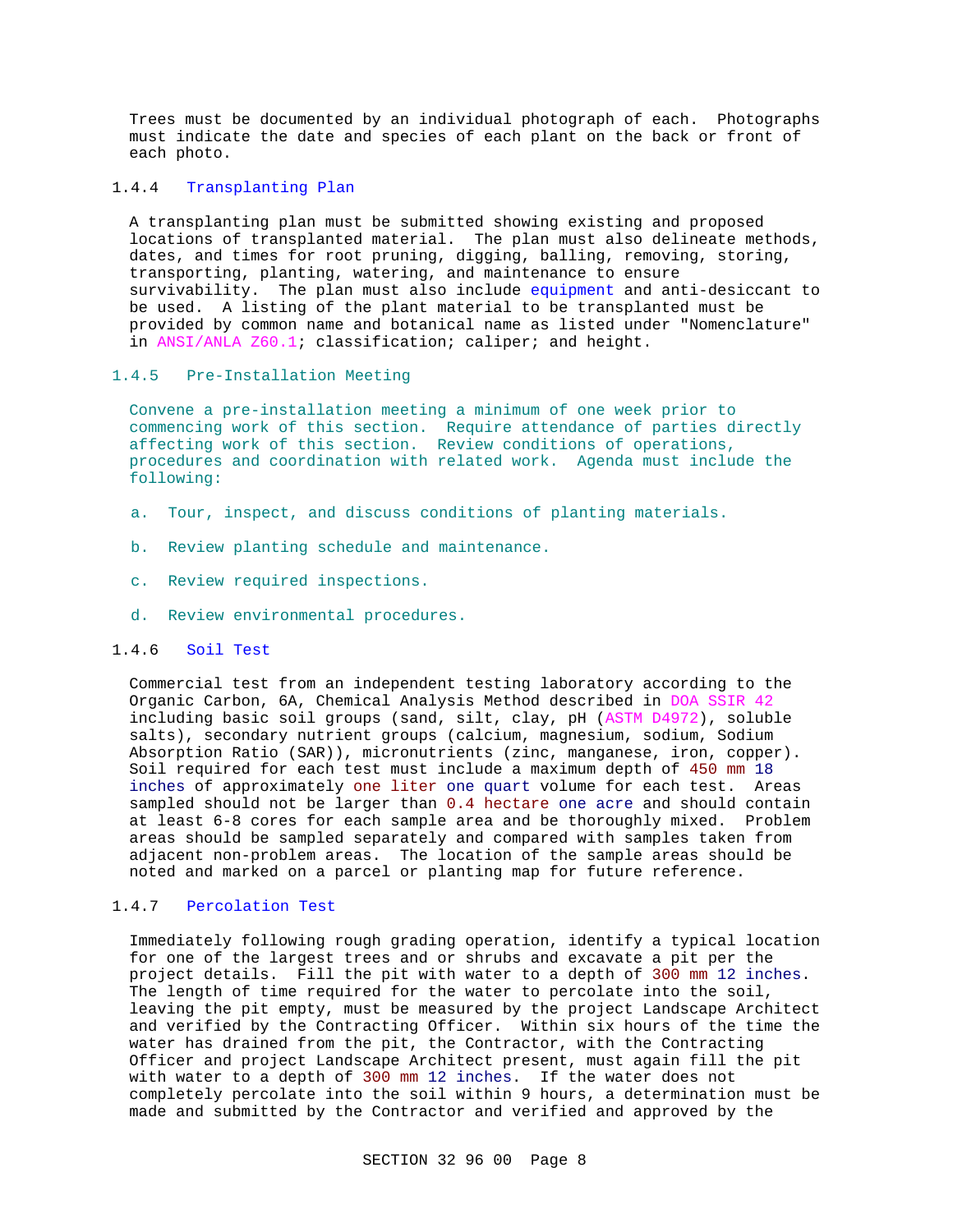Contracting Officer, whether a drainage system or a soil penetrant will be required for each tree and or shrub being transplanted.

## 1.5 DELIVERY OF MATERIALS

### 1.5.1 Soil Conditioners Delivery and Storage

Soil conditioners must be delivered to the site in the original, unopened containers bearing the manufacturer's chemical analysis. In lieu of containers, soil conditioners may be furnished in bulk. A chemical analysis must be provided for bulk deliveries. Store in dry locations and away from contaminants.

#### 1.6 PLANT MATERIAL IDENTIFICATION

Plant material to be transplanted must be tagged and/or shown on drawings. Transplanted plant material must be delivered with attached, durable, waterproof labels and weather-resistant ink or imprinted tags, stating the correct botanical and common plant name and size.

## 1.7 INSPECTION OF MATERIALS

Materials must be inspected for compliance with paragraph PRODUCTS and paragraph PLANT MATERIAL IDENTIFICATION. Open soil amendment containers or wet soil amendments must be rejected. Topsoil that contains slag, cinders, stones, lumps of soil, sticks, roots, trash or other material larger than 40 mm 1-1/2 inch diameter must be rejected. Topsoil that contains viable plant material and plant parts must be rejected. Unacceptable material must be removed from the job site. The Contracting Officer reserves the right to refuse any unacceptable plant material. All rejected plant material must be removed from the job site on the day of rejection.

### 1.8 HANDLING OF PLANT MATERIALS

Materials must not be dropped from vehicles. Plant material must be transported without scarring trunks or deforming crown branching. Materials found to be in unacceptable condition must be replaced at no additional cost to the Government.

# 1.9 TIME LIMITATION

The time limitation from digging, removing, transporting, to installing transplanted plant material must be the same day. The time limitation between installing the plant material and placing the mulch must be a maximum 48 hours. If project conditions prevent the Contractor from transplanting and installing plant material on the same day, plant materials must be boxed or heeled in as required. Plant material must be maintained and protected by the Contractor.

## 1.10 GUARANTEE

Transplanted plant material must have a guarantee period of [365 days][\_\_\_\_\_]. All plants that die or have 25 percent or more of their branches that die during the construction operations or the guarantee period, must be replaced in kind in relation to size and species during the planting season from [\_\_\_\_\_] to [\_\_\_\_\_].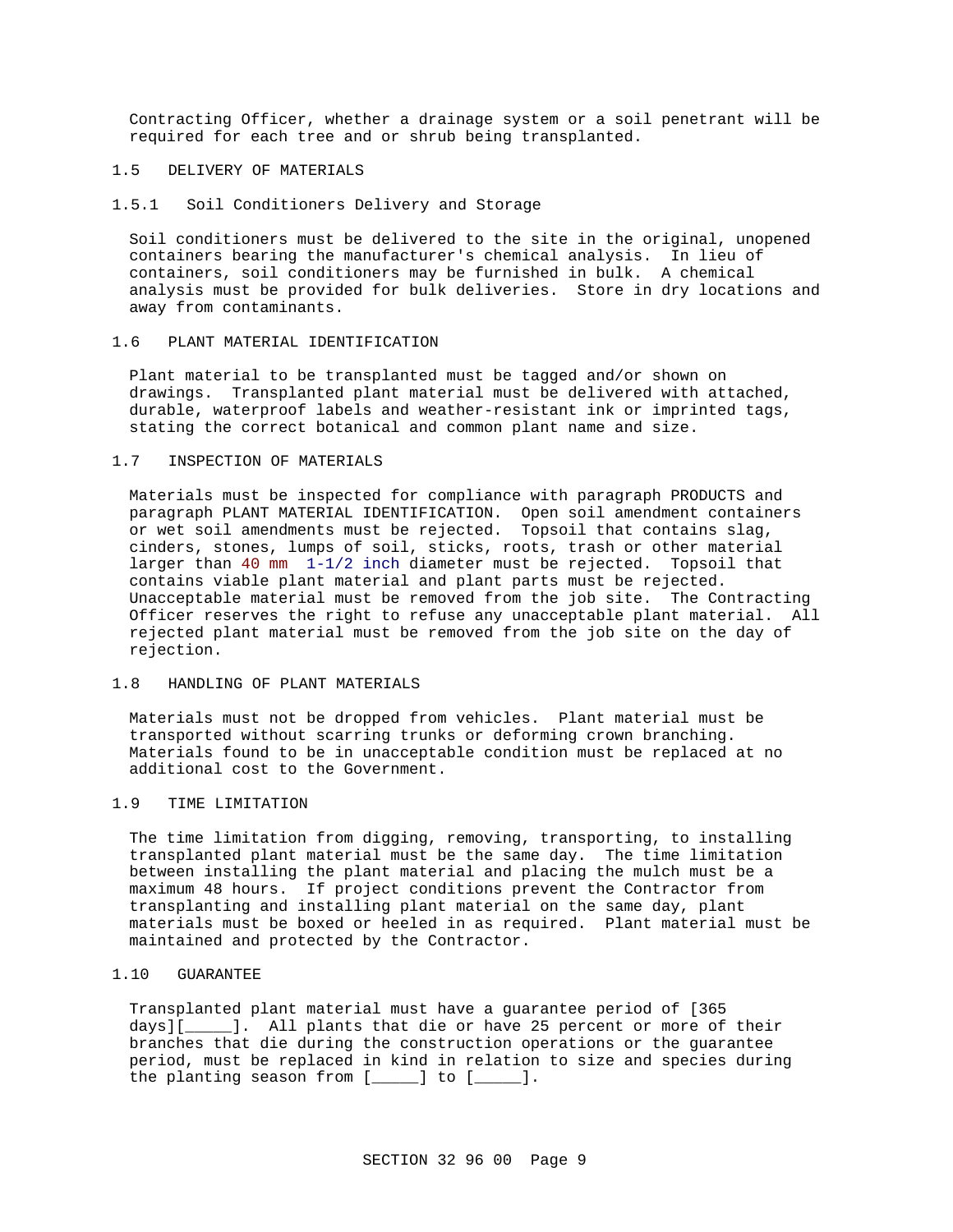#### $1.11$ TRANSPLANTED PLANT MATERIAL TIME AND CONDITIONS

#### 

NOTE: Project specific climate and conditions, nationally or internationally, will dictate the optimal times for transplanting. Contact the local agricultural office for this information.

Root pruning times should be planned a minimum of one year in advance for specimen trees and as recommended by the design professional for other plant materials and conditions. 

Coordinate installation of planting materials during optimal planting seasons for each type of plant material required.

 $1.11.1$ Deciduous Plant Material Time

Deciduous plant material must be transplanted from [\_\_\_\_\_] to [\_\_\_\_\_].

 $1 \t11 \t2$ Evergreen Plant Material Time

Evergreen plant material must be transplanted from [\_\_\_\_\_] to [\_\_\_\_\_].

#### $1.11.3$ Transplanting Conditions

All transplanting operations must be performed only during periods when beneficial results can be obtained. When drought, excessive moisture, frozen ground or other unsatisfactory conditions prevail, the work must be stopped when directed. When special conditions warrant a variance to all transplanting operations, proposed transplanting times must be submitted for approval. The installing site for the plant material must be prepared and excavated in accordance with paragraph SITE EXCAVATION, prior to removing the plant material. If project conditions prevent the Contractor from transplanting and installing plant material on the same day, plant material must be boxed or heeled in as required. Plant material must be maintained by the Contractor until a suitable planting time.

Underground Utilities 1.11.4

The location of underground utilities and facilities at both the removal and installing sites must be verified and marked. Damage to underground utilities and facilities must be repaired at the Contractor's expense.

#### $1.11.5$ Protecting Existing Vegetation

When there are established lawns at either the removal or installing sites, the turf must be protected during the operation. Existing trees, shrubs, and plant beds at the [removal] [and][or] [installing site[s]] that are to be preserved must be barricaded and protected from damage by a tree barricade or other measure. Damage to existing plant material must be mitigated by the Contractor at no additional cost to the Government. Damage must be assessed by a state certified arborist or other approved professional using the National Arborist Association's tree valuation quideline.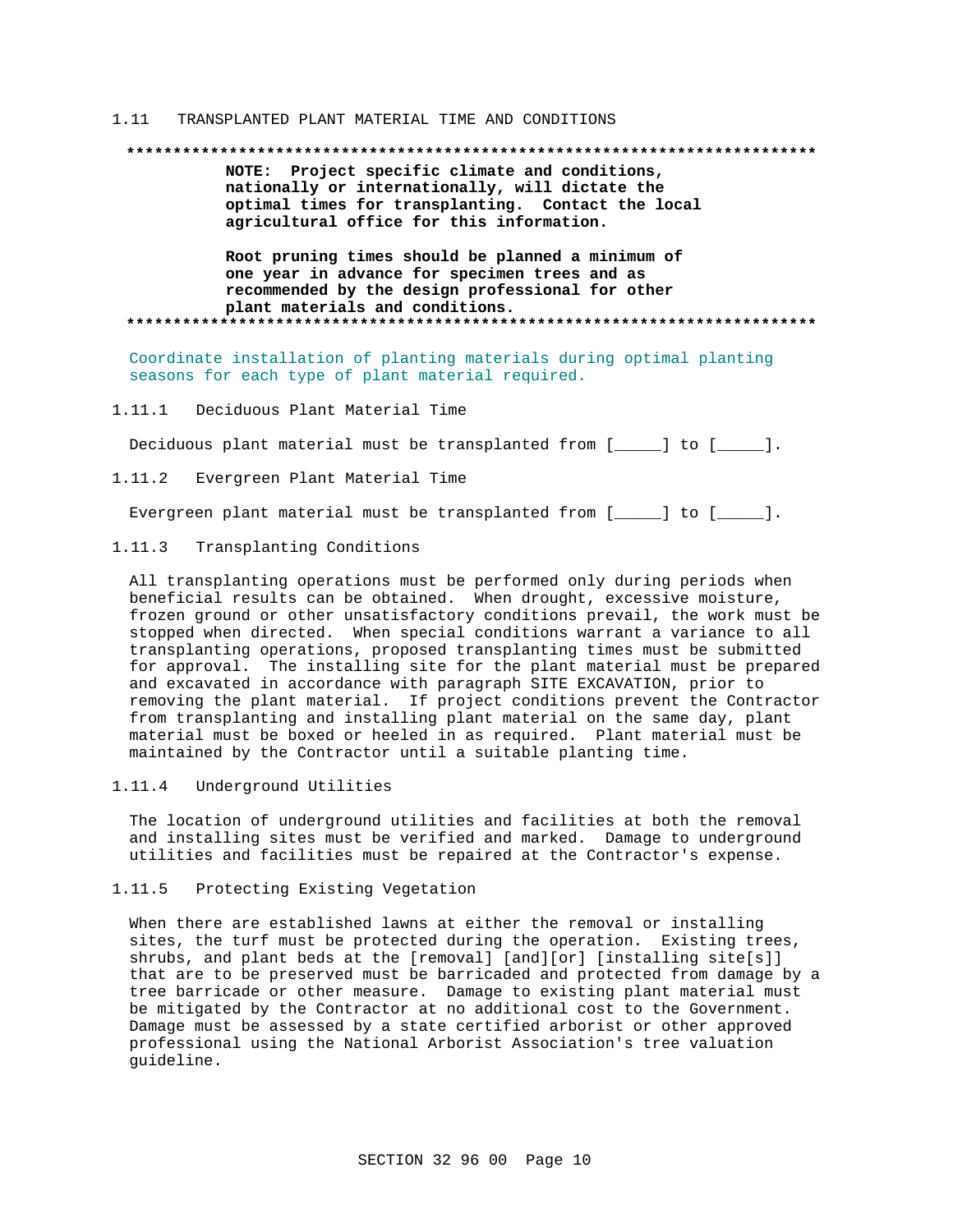### 1.11.6 Protection of Plant Material to be Transplanted

Protect plant material slated for transplanting that is not transplanted at the beginning of construction operations. Prior to construction operations, tag plants to be transplanted with plastic or vinyl tape tied to the plant caliper. Plants to be transplanted must be protected from root compaction and any other damage (with barrier of metal poles a maximum of 2.5 meters 8 feet on center with plastic fluorescent netting) at a minimum of 6 meter 20 foot diameter from outside of the plant's trunk prior to the start of any construction operations. Where tree drip lines are greater than 3 meter 10 feet from the tree's trunk, locate barrier fencing at the drip line of the tree. Plastic tape and barrier fencing must not be removed until transplanting operations are ready to begin and or instructed by the Contracting Officer. Water and prune plant material as necessary to keep healthy and vigorous, particularly when water is shut off. Water existing plant material to be transplanted from the start of construction operations until the maintenance period is over or until regular [irrigation] [water] service is in working order. Outside storage locations must be continually shaded and protected from the wind. Bare root plants must be heeled in. Plants stored on the project must be protected from any drying at all times covering the balls or roots with moist sawdust, wood chips, shredded bark, peat moss, or other similar mulching material.

1.11.7 Protection of Plant Material During Transplanting

Plant material must be protected during transplanting to prevent desiccation and damage to the branches, trunk, and root system. Branches of shrubs, palms, vines must be protected by tying-in. Exposed branches must be covered during transport. [The root area must be treated with mycorrhizal fungi inoculum.] Plant material must be undamaged, vigorous and healthy with a well-branched root system, free from disease, harmful insects and insect eggs, sun-scald injury, disfigurement or abrasion after transplanting. Plant material showing desiccation, abrasion, sun scald injury or structural branching damage must be replaced at no cost to the government.

## PART 2 PRODUCTS

## 2.1 TOPSOIL

#### **\*\*\*\*\*\*\*\*\*\*\*\*\*\*\*\*\*\*\*\*\*\*\*\*\*\*\*\*\*\*\*\*\*\*\*\*\*\*\*\*\*\*\*\*\*\*\*\*\*\*\*\*\*\*\*\*\*\*\*\*\*\*\*\*\*\*\*\*\*\*\*\*\*\***

**NOTE: If topsoil properties are included in another section of Division 31, delete this paragraph and include a cross-reference to the appropriate section. Otherwise, select appropriate sources of topsoil. Check with the local Agriculture County Extension Service Office for soil properties appropriate for the plant materials to be planted. If existing topsoil is used, insert materials, if required, to properly condition for pH and friability. Where suitable topsoil is available within limits of the work area, include stripping and stockpiling of topsoil in the applicable section of Division 31. If suitable topsoil is not available within the limits of the work area, consider whether it is more economical to treat the soil of the graded areas with fertilizer and supplements so as to be conducive for plant**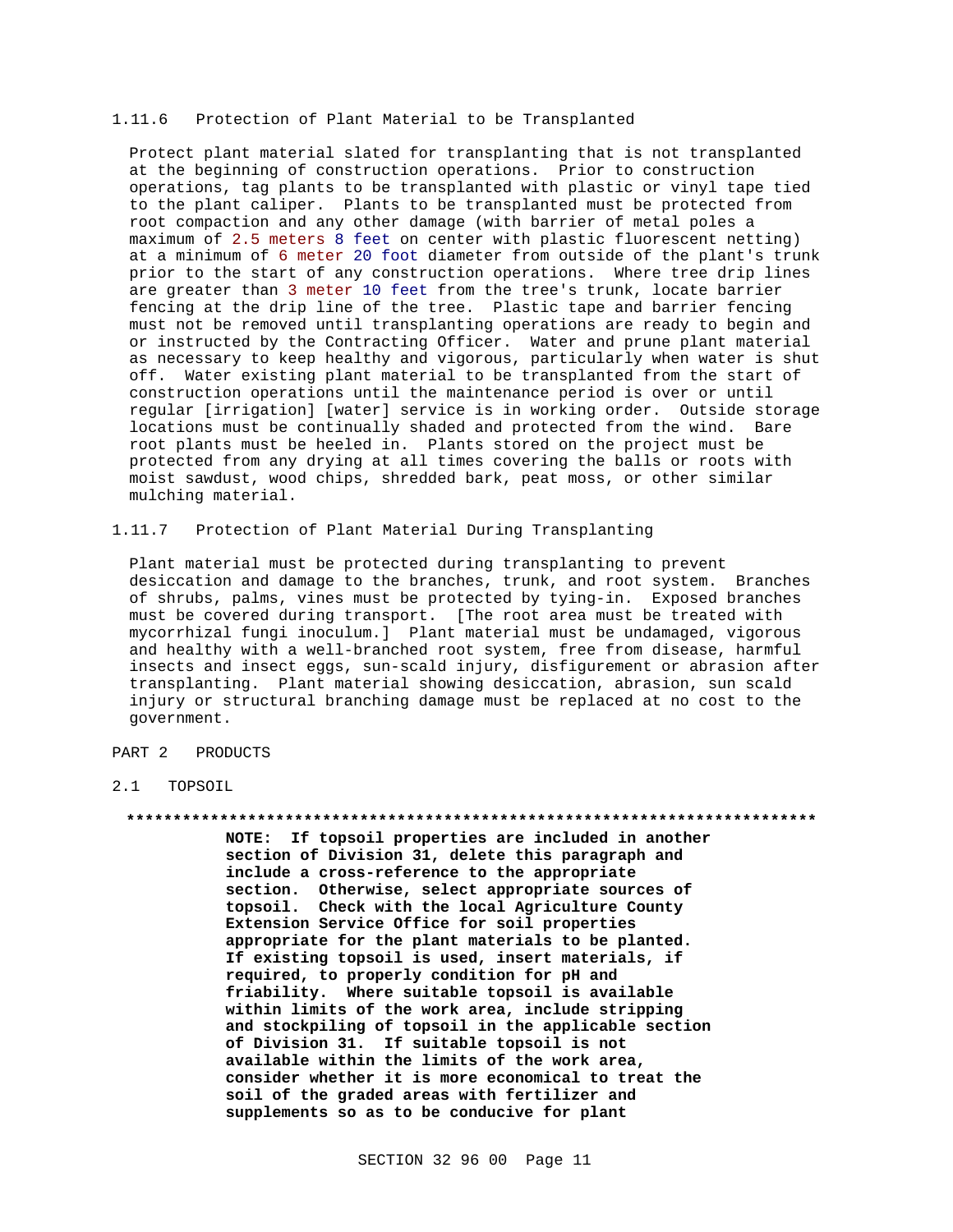establishment and maintenance, to transport topsoil to the project site, or to use regionally native plants suited to the on-site soil. If treatment of the soil is more economical, include requirements for fertilizer and supplements. Prior to stockpiling topsoil, remove all weed-grasses. This should occur when the foliage is 150 to 250 mm 6 to 10 inches high and approximately 4 to 6 weeks prior to stockpiling. 

Topsoil to be placed around root balls of transplanted material at new planting site must match topsoil of existing site where material is transplanted from, based on soil tests taken at both the current growing area and the proposed growing site. Minimum matching characteristics must include: ph, organic matter, soluble salts, percentages of silt, clay and sand. [ Existing soil must be used as topsoil. ] [ Stockpiled on-site surface soil must be used as topsoil. [ Additional topsoil must be [furnished by the Contractor] [obtained from topsoil borrow areas indicated]]. Soil conditioners may be added to topsoil to bring into compliance.

#### $2.2$ SOIL CONDITIONERS

## NOTE: Prior to including these provisions in project specifications, perform tests of on-site topsoil to determine its suitability and the possible need of pH adjusters or soil conditioners.

Provide singly or in combination as required to meet specified requirements for topsoil. Soil conditioners must be nontoxic to plants.

### $2.2.1$  Lime

# NOTE: Use ASTM C602 calcium carbonate equivalent (C.C.E.) as specified in Table 1: for burnt lime, C.C.E. must not be less than 140 percent; for hydrated lime, C.C.E. must not be less than 110 percent; and for limestone, C.C.E. must not be less than 80 percent.

Commercial grade [hydrated] [or] [burnt] limestone containing a calcium carbonate equivalent (C.C.E.) as specified in ASTM C602 of not less than  $[80][$   $]$  percent.

 $2.2.2$ Aluminum Sulfate

Commercial grade.

- $2.2.3$ Sulfur
	- 100 percent elemental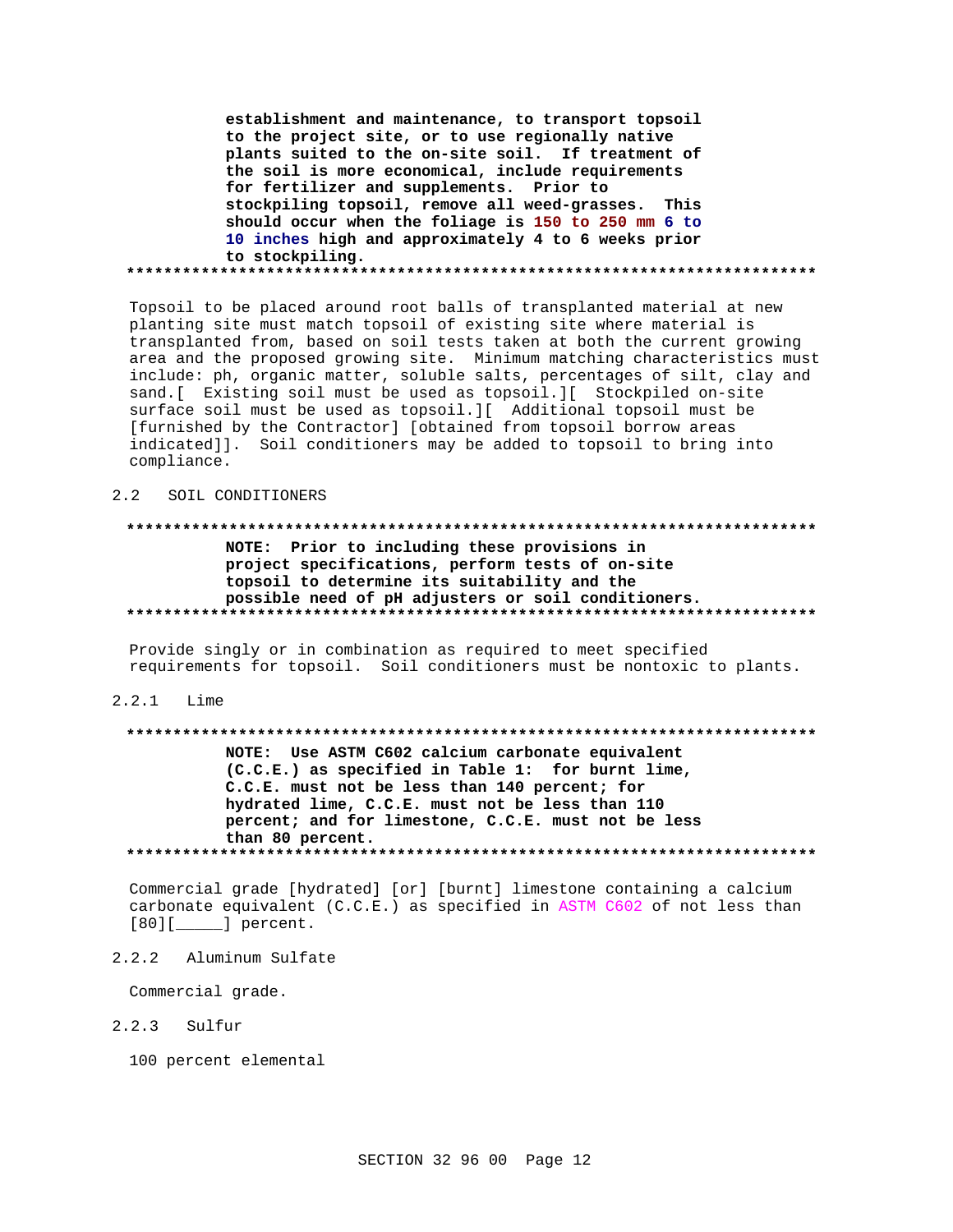#### $2.2.4$ Tron

100 percent elemental

#### $2.2.5$ Peat

Natural product of [peat moss] derived from a freshwater site and conforming to [ASTM D4427] [ASTM D5539] as modified herein. Shred and granulate peat to pass a 12.5 mm 1/2 inch mesh screen and condition in storage pile for minimum 6 months after excavation. Peat must not contain invasive species, including seeds.

 $2, 2, 6$ Sand

Clean and free of materials harmful to plants.

 $2.2.7$ Perlite

Horticultural grade.

#### $2.2.8$ Composted Derivatives

Ground bark, nitrolized sawdust, humus or other green wood waste material free of stones, sticks, invasive species, including seeds, and soil stabilized with nitrogen and having the following properties:

#### $2.2.8.1$ Particle Size

Minimum percent by weight passing:

4.75 mmNo. 4 mesh screen  $95$ 2.36 mmNo. 8 mesh screen 80

 $2.2.8.2$ Nitrogen Content

Minimum percent based on dry weight:

| Fir Sawdust |                  |  | 0.7 |  |
|-------------|------------------|--|-----|--|
|             | Fir or Pine Bark |  | 1.0 |  |

## 2.2.9 Gypsum

NOTE: Gypsum must be spread evenly over the entire site area. Do not deposit gypsum in areas that lack adequate drainage. Verify appropriate application rates with a landscaping consultant. Application rates may be as high as 22 tons per acre; however, in some areas there may be regulatory restrictions on the disposal of construction waste on site and a variance may be required. 

Coarsely ground gypsum comprised of calcium sulfate dihydrate 80 percent, calcium 18 percent, sulfur 14 percent; minimum 96 percent passing through 850 micrometers 20 mesh screen, 100 percent passing thru 970 micrometers 16 mesh screen.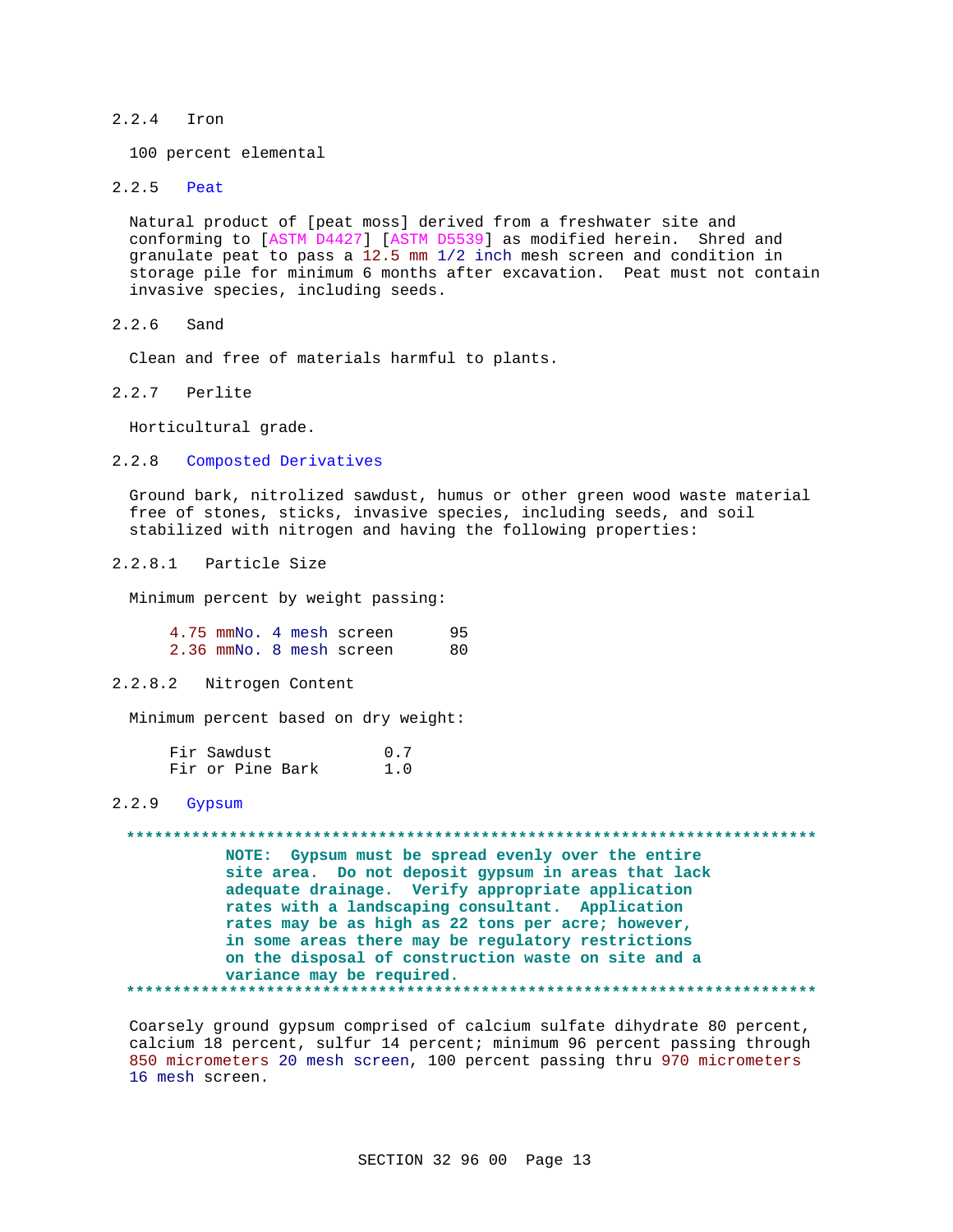### 2.2.10 Vermiculite

Horticultural grade for planters.

2.2.11 Rotted Manure

Well rotted horse or cattle manure containing maximum 25 percent by volume of straw, sawdust, or other bedding materials; free of seeds, stones, sticks, soil, and other invasive species.

#### $2.3$ MULCHES TOPDRESSING

NOTE: Check with the local Agriculture County Extension Service Office for recommended and locally available mulch material. Specify only one type of mulch for the project. 

Free from noxious weeds, mold, pesticides, or other deleterious materials.

# NOTE: Use inert mulch materials only when organic mulch is not available, or when site is located in a dry climate.

[2.3.1 Inert Mulch Materials

NOTE: Select desired mulch materials. Use materials with recycled content where appropriate for use. Verify suitability, availability within the region, cost effectiveness and adequate competition before specifying product recycled content requirements. 

Provide [recycled] [stone,] [riverbank stone,] [crushed pit-run rock,] [granite chips,] [\_\_\_\_\_\_,] [or other recycled material] complying with ASTM D6155, ranging in size from  $[$   $($   $($   $)$   $]$  to  $[$   $($   $($   $)$   $]$  mm inches. Provide materials from site and construction waste to the greatest extent possible.]

12.3.2 Organic Mulch Materials

# NOTE: For projects at Camp Lejeune and New River, use pine straw mulch only. Delete all other options. NOTE: Hydraulic mulch is an EPA designated product for recycled content. Recycled content percentages listed are recommended by EPA; additional information can be found on the EPA's "Comprehensive Procurement Guidelines (CPG)" page within EPA's website at http://www.epa.gov.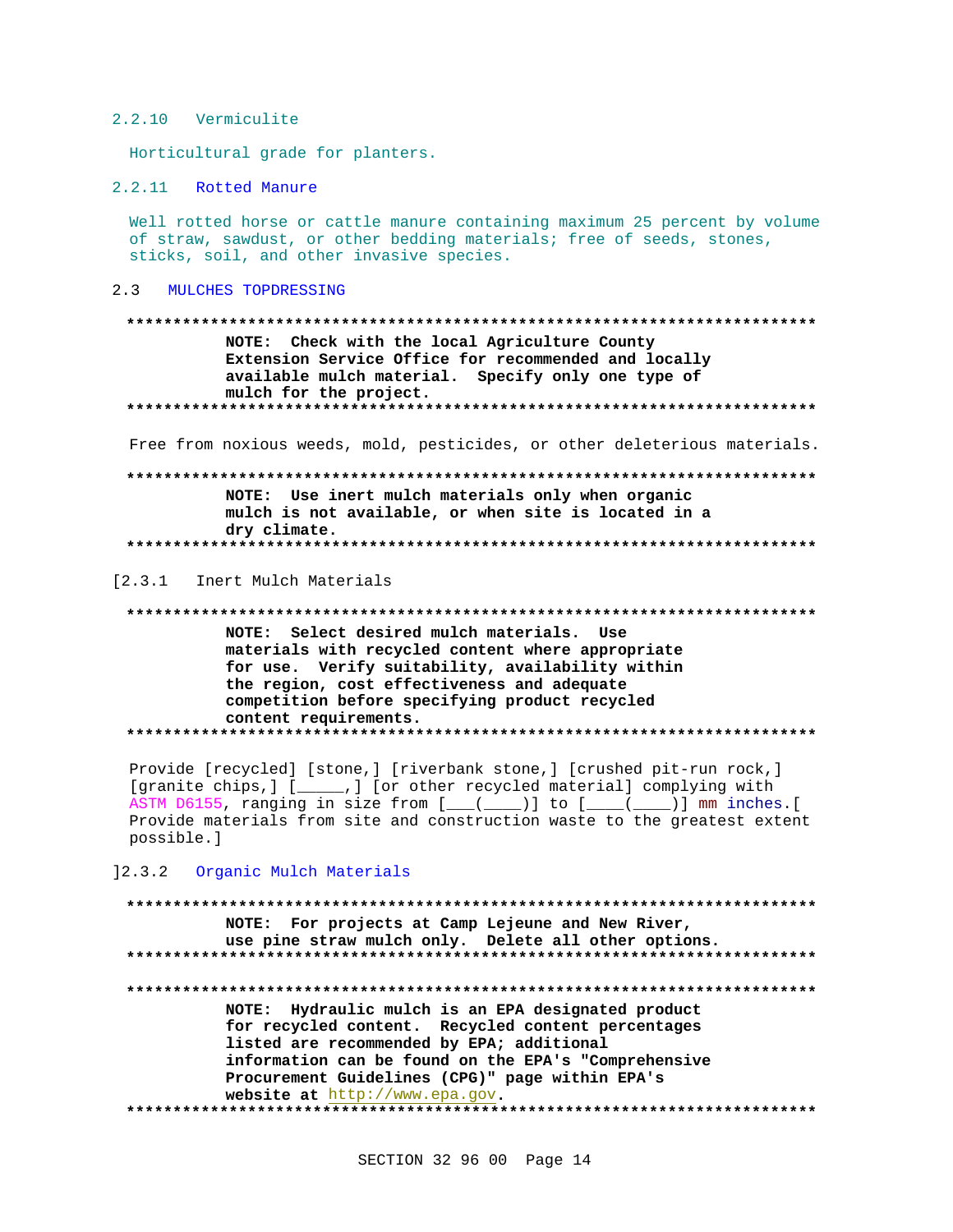Provide [wood cellulose fiber,] [wood chips,] [shredded hardwood,] [shredded redwood bark,] [pine straw mulch,] [pine needles,] or [recycled] [\_\_\_\_\_] from site when available. Wood cellulose fiber must be processed to contain no growth or germination-inhibiting factors, dyed with non-toxic, biodegradable dye to an appropriate color to facilitate visual metering of materials application. Paper-based hydraulic mulch must contain 100 percent post-consumer recycled content. Wood-based hydraulic mulch must contain 100 percent total recovered materials content.

### 2.3.3 Recycled Organic Mulch

Recycled mulch may include compost, tree trimmings, or pine needles with a gradation that passes through a 65 mm by 65 mm  $2-1/2$  inch by  $2-1/2$  inch screen. It must be cleaned of all sticks a minimum 25 mm one inch in diameter and plastic materials a minimum 75 mm 3 inch length. The material must be pretreated to retard the growth of mold and fungi.

### 2.4 STAKING AND GUYING MATERIAL

## 2.4.1 Staking Material

#### 2.4.1.1 Tree Support Stakes

Rough sawn hard wood free of knots, rot, cross grain, bark, long slivers, or other defects that impair strength. Stakes must be minimum 50 mm 2 inches square or 64 mm 2-1/2 inch diameter by 2.4 m 8 feet long, pointed at one end.[ Paint or stain wood stakes dark brown.].

### 2.4.1.2 Ground Stakes

Rough sawn hard wood or plastic, 0.91 m 3 feet long.

### 2.4.2 Guying Material

#### 2.4.2.1 Guying Wire

12 gauge annealed galvanized steel, ASTM A580/A580M.

# 2.4.2.2 Guying Cable

Minimum five-strand, 5 mm 3/16 inch diameter galvanized steel cable [plastic coated].

### 2.4.2.3 Hose Chafing Guards

New or used 2 ply 19 mm 3/4 inch diameter reinforced rubber or plastic hose, black or dark green, all of same color.

2.4.2.4 Flags

White [surveyor's plastic tape,] [12.70 mm1/2 inch diameter PVC pipe], [ 150 mm6 inches] [300 mm12 inches] long, fastened to guying wires or cables.

### 2.4.2.5 Turnbuckles

Galvanized or cadmium-plated steel with minimum 75 mm 3 inch long openings fitted with screw eyes. Eye bolts must be galvanized or cadmium-plated steel with 25 mm one inch diameter eyes and screw length 38 mm 1-1/2 inches,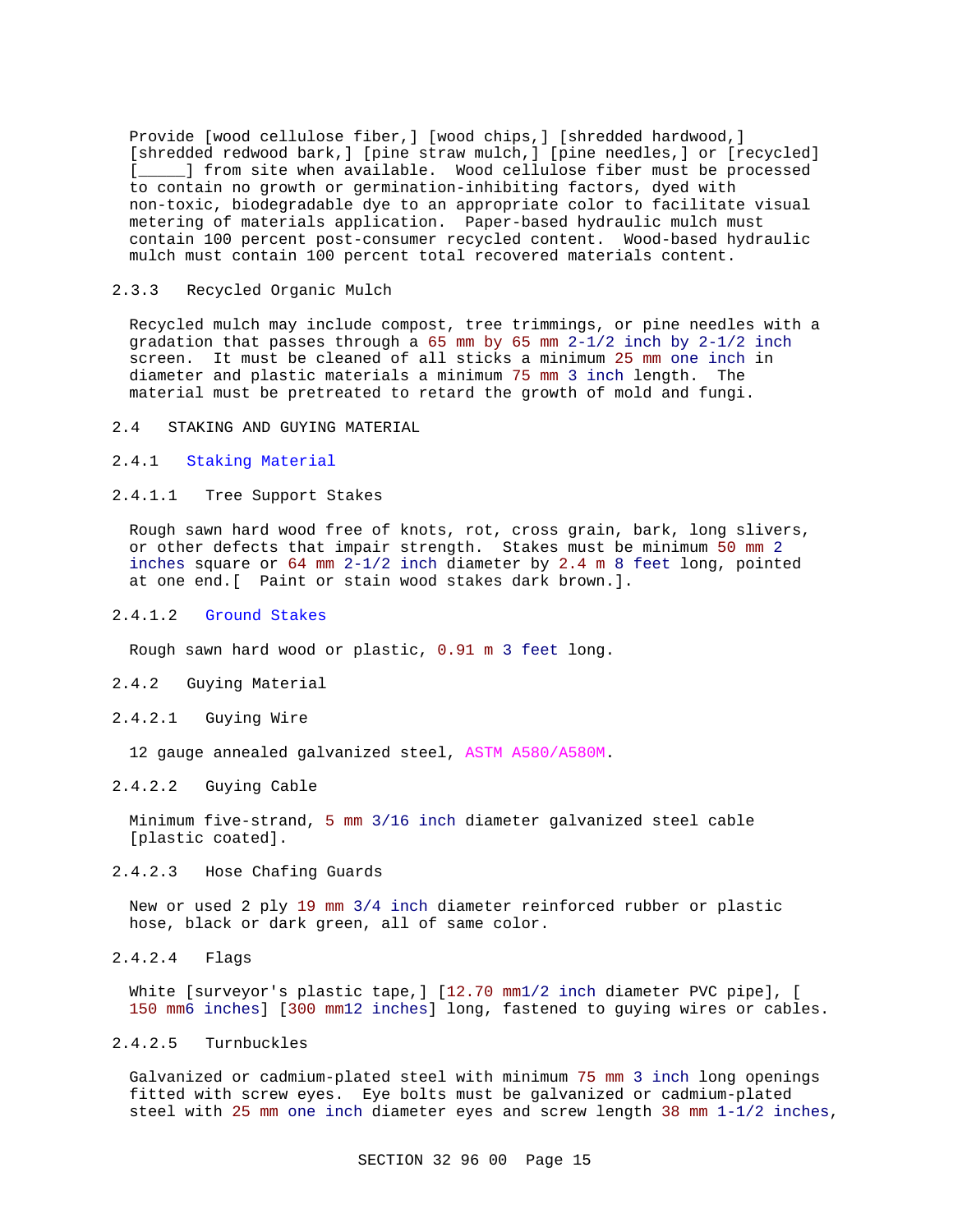minimum.

2.4.2.6 Deadmen

## NOTE: Avoid the use of concrete or brick materials.

100 by 200 mm4 by 8 inch rectangular or 200 mm 8 inch diameter by 900 mm 36 inch long, [pine] [fir] [\_\_\_\_] wood material.

#### $2.4.2.7$ Metal Anchors

a. Driven Anchors

Malleable iron, arrow shaped, galvanized, sized as follows:

| Tree Caliper       | Anchor Size |  |
|--------------------|-------------|--|
|                    |             |  |
| 50 mm              | 75 mm       |  |
|                    |             |  |
| 75 to 150 mm       | 100 mm      |  |
|                    |             |  |
| 150 to 200 mm      | 150 mm      |  |
|                    |             |  |
| 200 to 250 mm      | $200$ mm    |  |
|                    |             |  |
| 250 to 300 mm      | 250 mm      |  |
|                    |             |  |
| Tree Caliper       | Anchor Size |  |
|                    |             |  |
| 2 inches and under | 3 inches    |  |
|                    |             |  |
| 3 to 6 inches      | 4 inches    |  |
|                    |             |  |
| 6 to 8 inches      | 6 inches    |  |
|                    |             |  |
| 8 to 10 inches     | 8 inches    |  |
|                    |             |  |
| 10 to 12 inches    | 10 inches   |  |
|                    |             |  |

#### b. Screw Anchors

Steel, screw type with welded-on 75 mm 3 inch round helical steel plate, minimum 10 mm 3/8 inch diameter, 375 mm 15 inches long.

## [2.5 MYCORRHIZAL FUNGI INOCULUM

Mycorrhizal fungi inoculum must be composed of multiple-fungus inoculum as recommended by the manufacturer for the plant material specified.

 $]2.6$ WATER

#### 

NOTE: When water is Government furnished, locate the source. Recycled or reclaimed irrigation water may be available through a tertiary treatment plant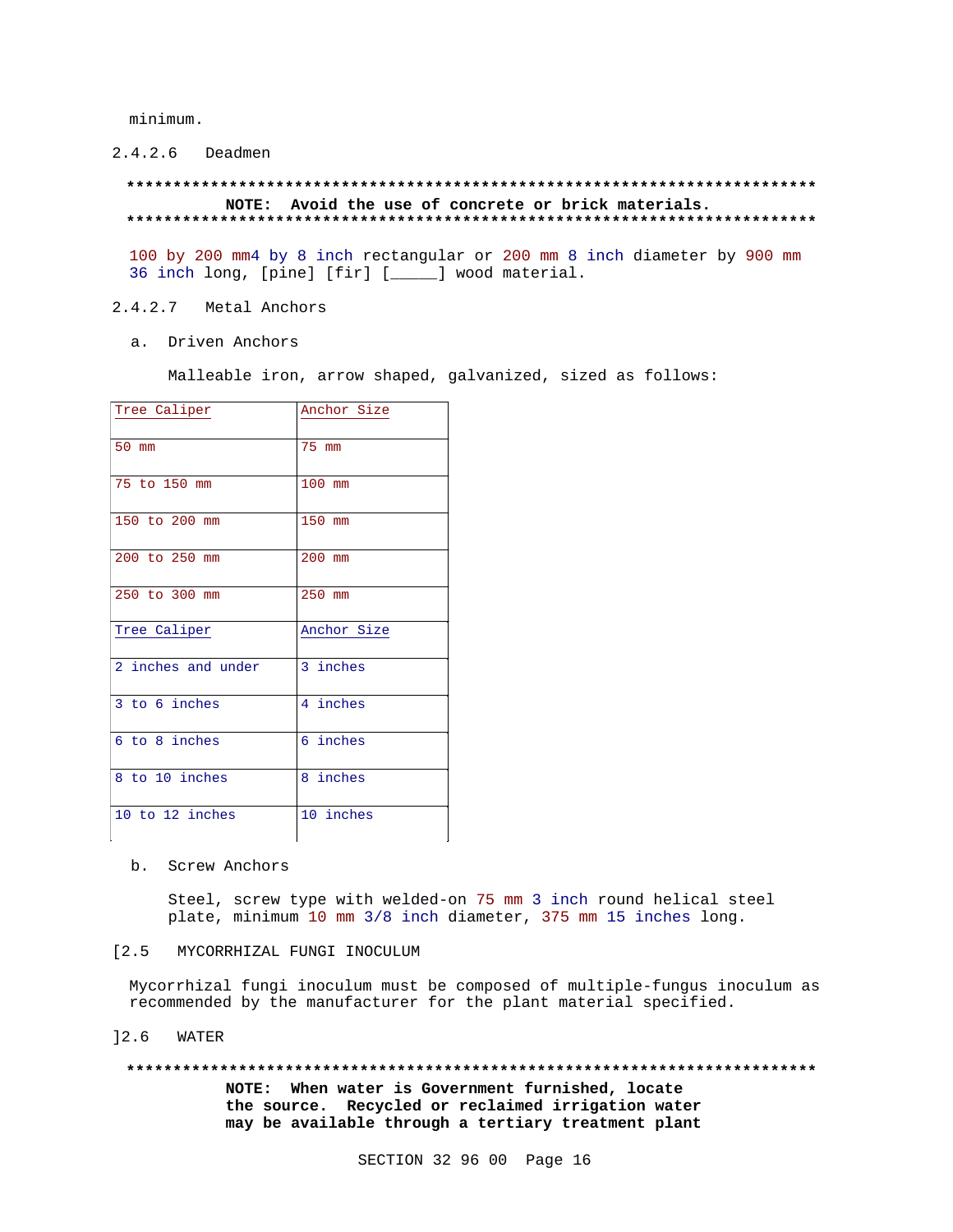on or off site. It is preferred that this type of water be used for irrigation whenever possible. Check project specific conditions.

Unless otherwise directed, water must be the responsibility of the Contractor. Water source must be potable or non-potable. Non-potable is preferred. If non-potable edit specification accordingly. Source of water must be approved by the Contracting Officer and must be of suitable quality for irrigation, containing no elements toxic to plant life.

Coordinate information presented here with Section 01 50 00 TEMPORARY CONSTRUCTION FACILITIES AND CONTROLS. 

Unless otherwise directed, water is the responsibility of the Contractor. Water must be [potable][non-potable], and may be supplied by an existing irrigation system or by collected storm water or a graywater system.

#### PART 3 EXECUTION

 $3<sub>1</sub>$ PLANT MATERIAL PREPARATION AND HANDLING

#### 3.1.1 Pruning

#### 

NOTE: Root pruning should be scheduled well in advance of transplanting. Tree size, location and condition will determine specific requirements. Early root pruning will allow time for the plant to grow new roots inside the root ball to improve recovery. 

### 3.1.1.1 Root Pruning

Large canopy and specimen plant material must be root pruned a minimum of 6 months before transplanting [\_\_\_\_\_\_]. Minimum root ball sizes must be in accordance with ANSI/ANLA Z60.1.

#### $3.1.1.2$ Canopy Pruning

Canopy pruning must conform to TCIA A300P1.

#### $3.1.2$ Plant Material Preparation

Plant material designated for transplanting must be watered thoroughly several days before root pruning, digging or moving. Broken or interfering growth must be pruned. Large canopy and specimen plant material must be [wire balled and burlapped] [boxed][bare rooted][spaded]. Mark north side of plants prior to excavation. Relocate in new location with north facing same direction.

 $3.1.3$ Palms

In preparation for relocation, remove all dead and green fronds below a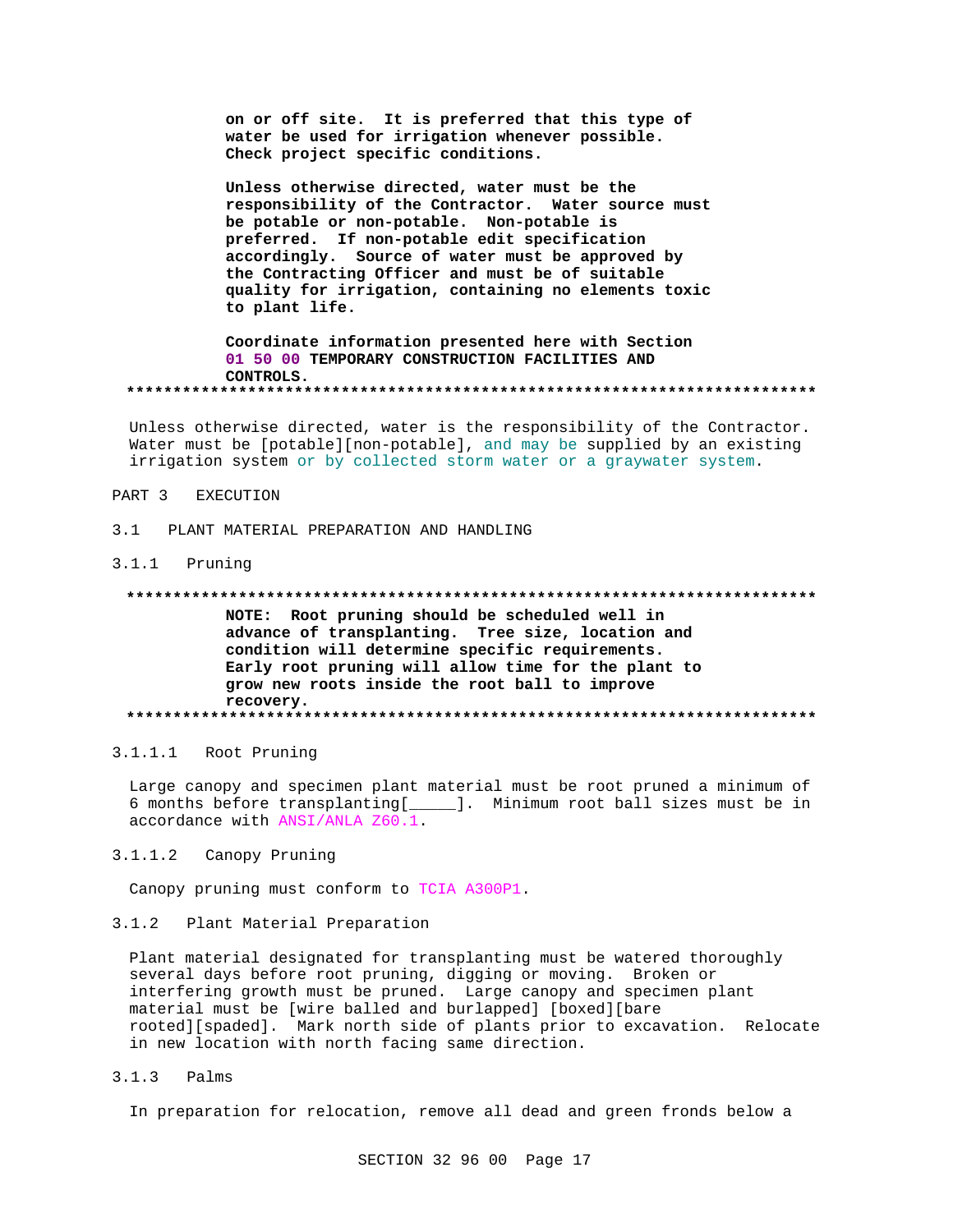horizontal position with clean, sterilized equipment and tools. All fronds above horizontal must be lifted and tied together in two locations around the crown in an upright position with a light weight cotton rope. Removal of fronds and tying must be completed prior to digging the root ball. Palms trimmed or pruned must retain a minimum 150 mm 6 inches of foliage at the crown as a means of determining plant health.

#### $3.2$ SITE PREPARATION

### 3.2.1 Protection

Protect existing and proposed landscape features, elements, and sites from damage or contamination. Protect trees, vegetation, and other designated features by erecting high-visibility, reusable construction fencing. Locate fence no closer to trees than the drip line. Plan equipment and vehicle access to minimize and confine soil disturbance and compaction to areas indicated on Drawings.

 $3.2.2$ Finish Grade and Topsoil

## NOTE: Coordinate the placement of topsoil with Section 31 00 00 EARTHWORK. When stockpiled topsoil is limited, define the areas that will use this soil.

Verify that finish grades are as indicated on drawings, and that the placing of topsoil, the smooth grading, and the compaction requirements have been completed in accordance with Section [31 00 00 EARTHWORK][ 31 23 00.00 20 EXCAVATION AND FILL], prior to the commencement of the transplanting operation.

#### $3.2.3$ Layout

Relocate plant material as shown on drawings. Plant material locations may be adjusted to meet field conditions, only with Contracting Officer approval. Provide on-site locations for excavated rock, soil, and vegetation.

### 3.2.4 Erosion Control

#### NOTE: The erosion potential of a soil is of concern in vegetated channels, road embankments, dams, levees, spillways, construction sites, etc. ..........................

Provide erosion control in accordance with Section 32 93 00 EXTERIOR PLANTS, and by seeding with native plant species to protect slopes.

## 3.3 SITE EXCAVATION

#### $3.3.1$ Obstructions Above or Below Ground

When obstructions above or below ground affect the work, shop drawings showing proposed adjustments to plant material location, and planting method must be submitted for Government approval.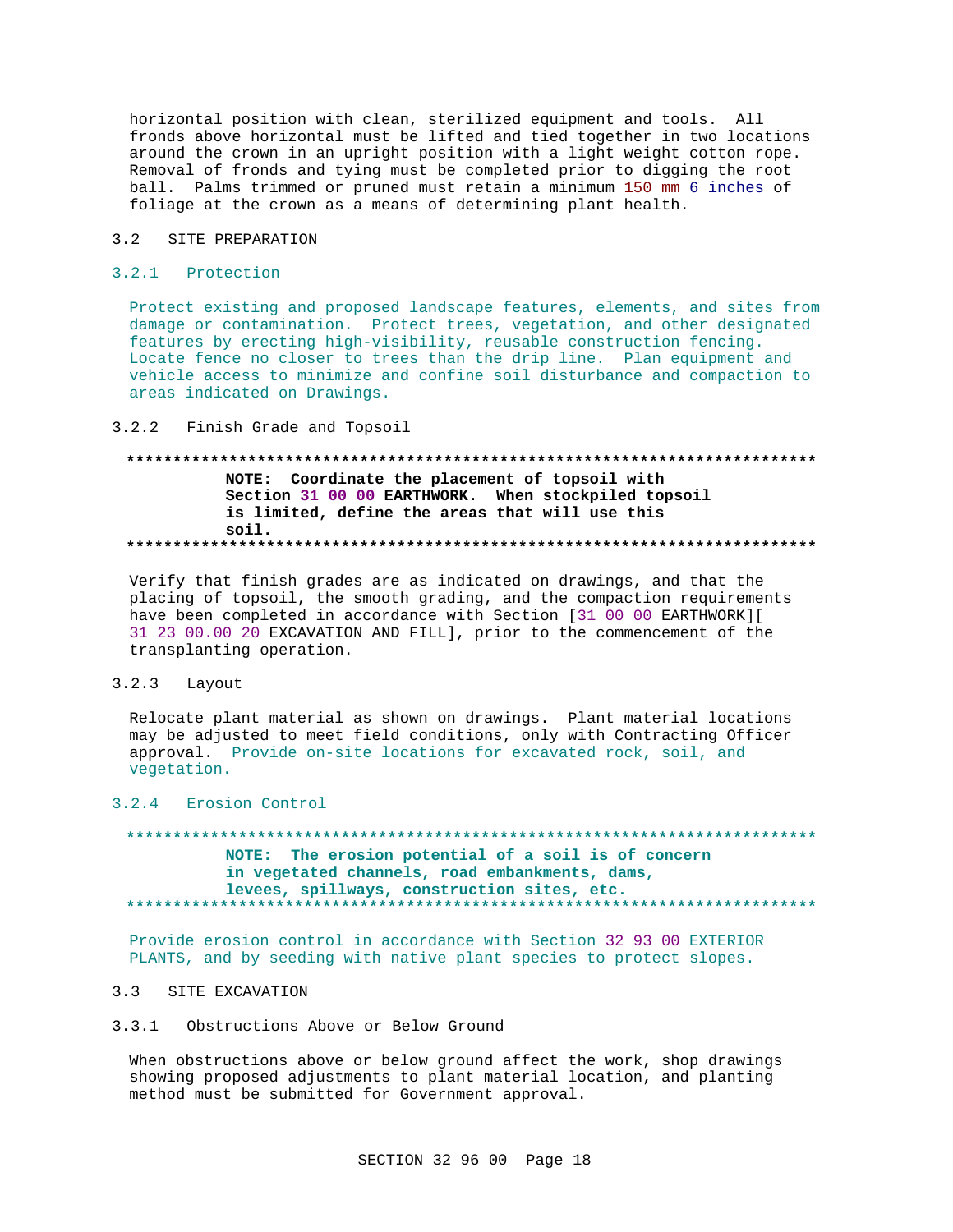### 3.3.2 Turf Removal and Replacement

Do not disturb topsoil and vegetation in areas outside those indicated on Drawings. Where the installation operation occurs in an existing lawn area, the turf must be removed from the excavation area to a depth that will ensure the removal of the entire root system.

## 3.3.3 Plant Pits

Plant pits must be dug to a depth equal to the height of the root ball as measured from the base of the ball to the base of the plant trunk. Plant pits must be dug a minimum of 2 times the diameter of the root system to allow for root expansion. The pit must be constructed with sides sloping towards the base as a cone, to encourage well-aerated soil to be available to the root system for favorable root growth. Cylindrical pits with vertical sides must not be used. Pits must be dug immediately before plants are placed in the pit.

### 3.4 INSTALLATION

## 3.4.1 Setting Plant Material

Plant material must be set plumb and held in position until sufficient top soil has been firmly placed around root system or ball. In relation to the surrounding grade, the plant material must be set even with the grade at which it was grown. The root system must be spread out and arranged in its natural position. Damaged or girdled roots must be removed with a clean cut. The beginning of the root flare must be visible at soil level when the tree is planted, since it is critical not to plant the tree too deep. The following must be performed:

- a. Plumb plant materials and backfill half of the hole with topsoil.
- b. Prior to backfilling, all metal, wood, and synthetic products must be removed from the ball or root system avoiding damage to the root system. Biodegradable burlap and tying material must be carefully opened and folded back from the top a minimum 1/3 depth from the top of the root ball.
- c. Water the hole to collapse air pockets.
- d. Backfill and gently firm topsoil.
- e. Clear soil mounded against trunk.
- f. An earth berm, consisting of backfill soil mixture, must be formed with a minimum 100 mm 4 inch height around the edge of the plant pit to aid in water retention and to provide soil for settling adjustments.
- [3.4.2 Adding Mycorrhizal Fungi Inoculum

Mycorrhizal fungi inoculum must be added as recommended by the manufacturer for the plant material specified.

### ]3.4.3 Watering

A regular watering schedule must be established. Slow deep watering must be used. Plant pits and plant beds must be watered immediately after backfilling, until completely saturated. Run-off and puddling must be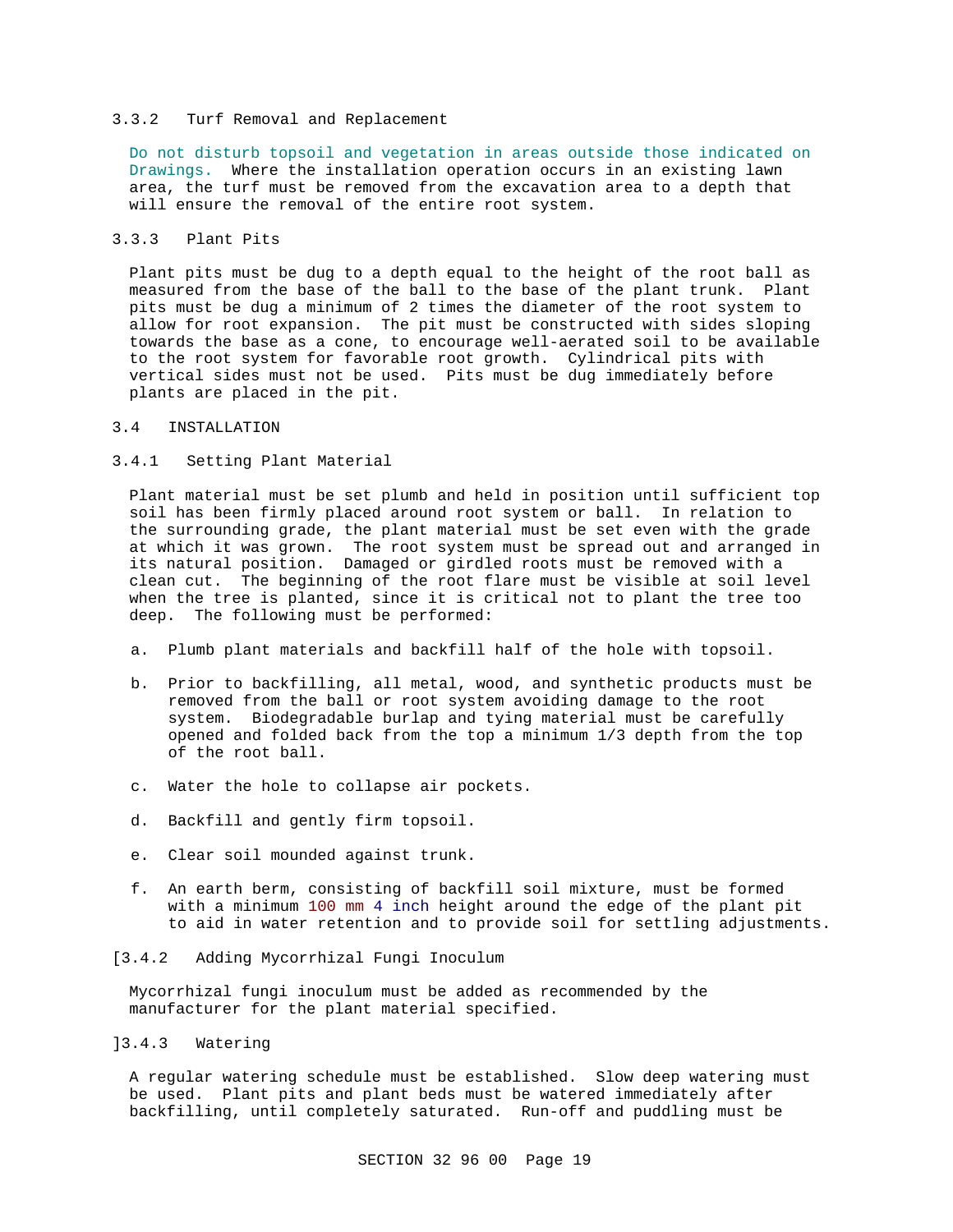prevented. Watering of other plant material or adjacent areas must be prevented.

#### $3.4.4$ Staking and Guying

### \*\*\*\*\*\*\*\*\*\*\*\*\*\*\* NOTE: The current trend in the horticultural trade has established that staking and guying trees should not be provided unless there is high wind velocity at the project site. However, on military projects staking and guying serve an additional function of protecting the tree during establishment. The current trend in the horticultural trade has established that tree wrap should not be provided unless wind conditions require protection to the trunk.

Staking will be required when trees are unstable or will not remain set due to their size, shape, or exposure to high wind velocity. When required the following staking and guying procedures must apply:

#### $3.4.4.1$ One Bracing Stake

Trees 1200 to 1800 mm 4 to 6 feet high must be firmly anchored in place with one bracing stake. The bracing stake must be placed on the side of the tree facing the prevailing wind. The bracing stake must be driven vertically into firm ground and must not injure the ball or root system. The tree must be held firmly to the stake with a double strand of guying material. The guying material must be firmly anchored at a minimum 1/2 tree height and must prevent girdling. A chafing guard must be used when metal is the guying material.

#### $3.4.4.2$ Two Bracing Stakes

Trees from 1800 to 2400 mm 6 to 8 feet height must be firmly anchored in place with 2 bracing stakes placed on opposite sides. Bracing stakes must be driven vertically into firm ground and must not injure the ball or root system. The tree must be held firmly between the stakes with a double strand of guying material. The guying material must be firmly anchored at a minimum 1/2 tree height and must prevent girdling. Chafing guards must be used when metal is the guying material.

#### $3.4.4.3$ Three Bracing or Ground Stakes

Trees over a minimum 2400 mm 8 feet height and less than a maximum 150 mm 6 inch caliper must be held firmly in place with 3 bracing or ground stakes spaced at equal intervals around the tree. Ground stakes must be avoided in areas to be mowed. Stakes must be driven into firm ground outside the earth berm. The guying material must be firmly anchored at a minimum 1/2 tree height and must prevent girdling. For trees over a minimum 75 mm 3 inch diameter at breast height, turnbuckles must be used on the guying material for tree straightening purposes. One turnbuckle must be centered on each guy line. Chafing guards must be used when metal is the guying material.

#### $3.4.5$ Deadmen or Earth Anchors

Trees over a minimum 150 mm 6 inch caliper must be held firmly in place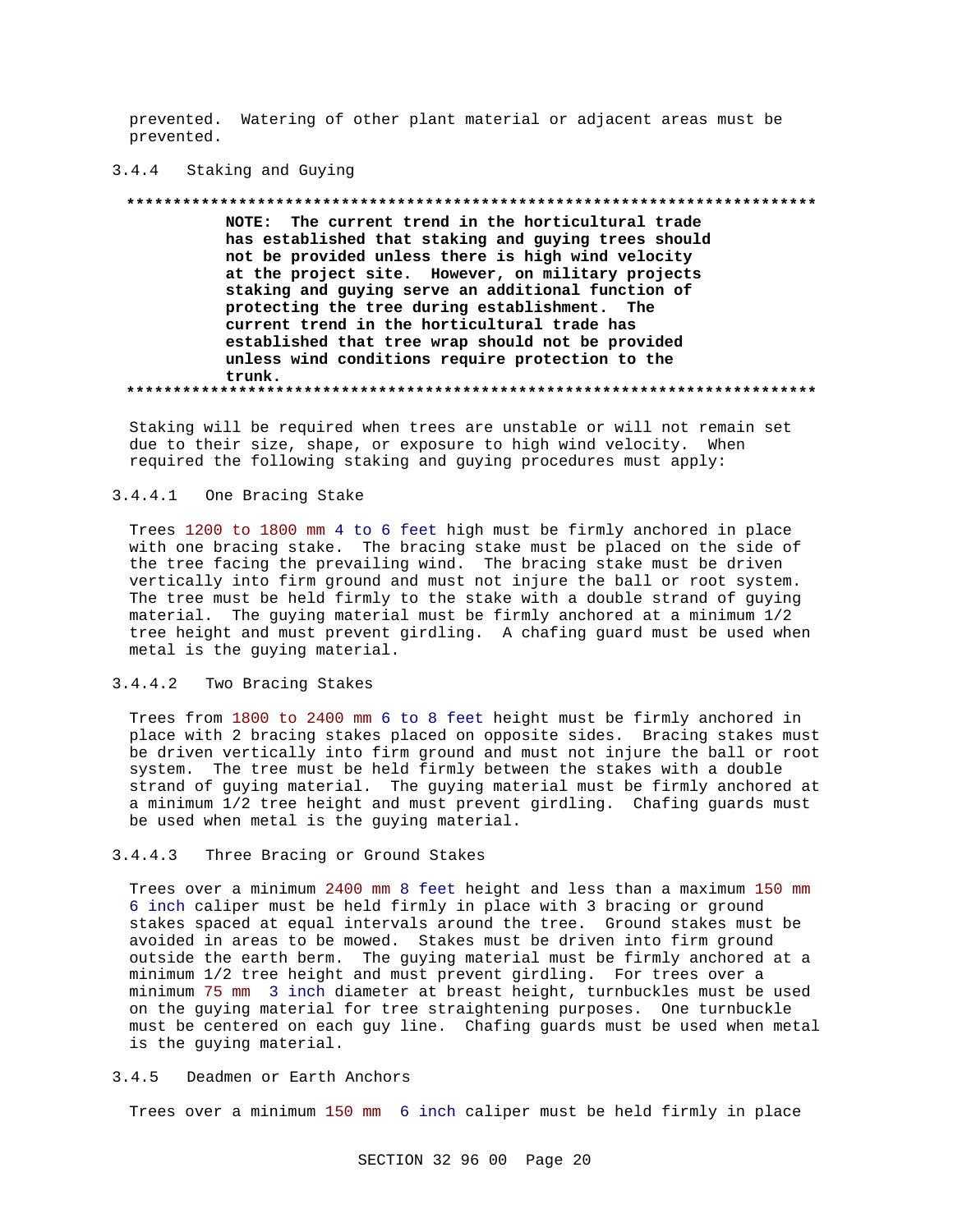with wood deadmen buried a minimum 900 mm 3 feet in the ground or metal earth anchors. Multi-strand cable guying material must be firmly anchored at a minimum 1/2 tree height and must prevent girdling. Turnbuckles must be used on the guying material for tree straightening purposes. One turnbuckle must be centered on each guy line. Chafing guards must be used.

#### $3.4.6$ Flags

A flag must be securely fastened to each guy line between the tree, stake, deadmen, or earth anchor. The flag must be visible to pedestrians.

#### $3.5$ FINISHING

All planting operations must conform to TCIA Z133.

## 3.5.1 Plant Material

Prior to placing mulch, the installed area must be uniformly edged to provide a clear division line between the planted area and the adjacent turf area, shaped as indicated. The installed area must be raked and smoothed while maintaining the earth berms.

#### $3.5.2$ Placing Mulch

The placement of mulch must occur a maximum of 48 hours after planting. Mulch, used to reduce soil water loss, regulate soil temperature and prevent weed growth, must be spread to cover the installed area with a minimum 75 mm 3 inch uniform thickness. Mulch must be kept out of the crowns of shrubs, ground cover, and vines and must be kept off buildings, sidewalks and other facilities.

#### $3.5.3$ Pruning

# NOTE: The current trend in the horticultural trade has established that wound dressing or pruning paint should not be provided. These procedures do not contribute to wound closure or the compartmentalization process.

Pruning must be accomplished by a certified arborist. The pruning of trees and palms must be in accordance with TCIA A300P1. Only dead or broken material must be pruned from installed plants. The typical growth habit of individual plant material must be retained. Broken branches must be removed.

#### $3.6$ MAINTENANCE

Plant maintenance must be in accordance with Section 32 05 33 LANDSCAPE ESTABLISHMENT.

### 3.7 RESTORATION AND CLEAN UP

### 3.7.1 Restoration

Turf areas containing ruts or dead turf, as a result of work under this contract, must be graded smooth and sodded with the same species. All pavements and facilities that have been damaged from the transplanting